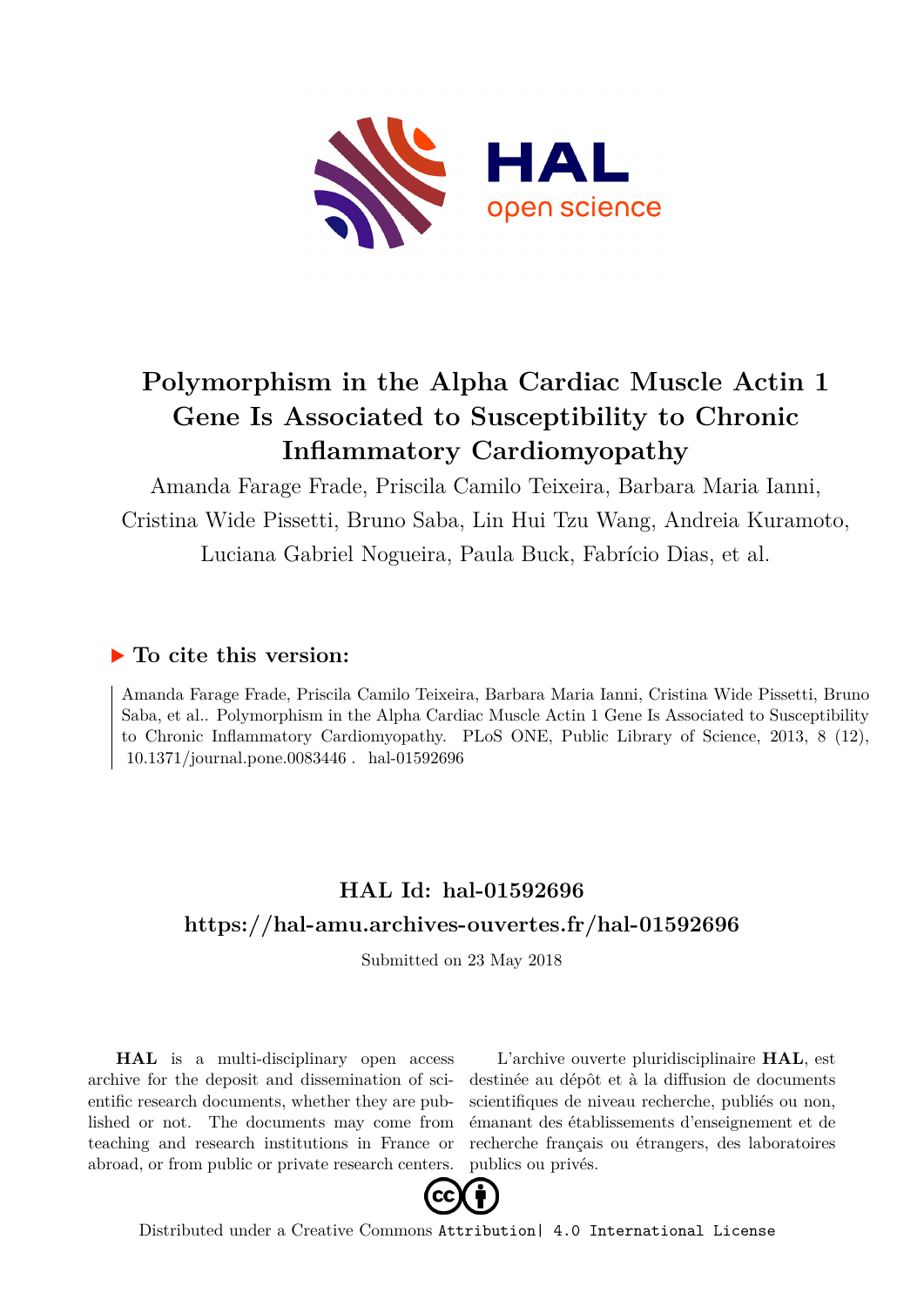# **Polymorphism in the Alpha Cardiac Muscle Actin 1 Gene Is Associated to Susceptibility to Chronic Inflammatory Cardiomyopathy**

**Amanda Farage Frade1,2,6, Priscila Camilo Teixeira1,2, Barbara Maria Ianni1 , Cristina Wide Pissetti3 , Bruno Saba4 , Lin Hui Tzu Wang4 , Andréia Kuramoto1,2, Luciana Gabriel Nogueira1,2, Paula Buck1 , Fabrício Dias5 , Helene Giniaux6 , Agnes Llored6 , Sthefanny Alves1 , Andre Schmidt5 , Eduardo Donadi5 , José Antonio Marin-Neto5 , Mario Hirata4 , Marcelo Sampaio4 , Abílio Fragata4 , Edimar Alcides Bocchi7 , Antonio Noedir Stolf1 , Alfredo Inacio Fiorelli1 , Ronaldo Honorato Barros Santos1 , Virmondes Rodrigues3 , Alexandre Costa Pereira1 , Jorge Kalil1,2,7, Edecio Cunha-Neto1,2,7, Christophe Chevillard6\***

**1** Heart Institute (InCor), University of São Paulo School of Medicine, São Paulo, São Paulo, Brazil, **2** Institute for Investigation in Immunology (iii), Instituto Nacional de ciencias e tecnologia, São Paulo, São Paulo, Brazil, **3** Laboratory of Immunology, Universidade Federal do Triângulo Mineiro, Uberaba, Minas Gerais, Brazil, **4** Instituto de Cardiologia Dante Pazzanese, São Paulo, São Paulo, Brazil, **5** School of Medicine of Ribeirão Preto, University of São Paulo, Ribeirão Preto, São Paulo, Brazil, **6** Aix-Marseille Université, Marseille, France, **7** Division of Clinical Immunology and Allergy, University of São Paulo School of Medicine, São Paulo, São Paulo, Brazil

#### **Abstract**

*Aims:* Chagas disease, caused by the protozoan *Trypanosoma cruzi* is endemic in Latin America, and may lead to a life-threatening inflammatory dilated, chronic Chagas cardiomyopathy (CCC). One third of *T. cruzi*-infected individuals progress to CCC while the others remain asymptomatic (ASY). A possible genetic component to disease progression was suggested by familial aggregation of cases and the association of markers of innate and adaptive immunity genes with CCC development. Since mutations in multiple sarcomeric genes, including alpha-cardiac actin (ACTC1) have been involved in hereditary dilated cardiomyopathy, we investigated the involvement of the ACTC1 gene in CCC pathogenesis.

*Methods and Results:* We conducted a proteomic and genetic study on a Brazilian study population. The genetic study was done on a main cohort including 118 seropositive asymptomatic subjects and 315 cases and the replication was done on 36 asymptomatic and 102 CCC cases. ACTC1 protein and mRNA levels were lower in myocardial tissue from patients with end-stage CCC than those found in hearts from organ donors. Genotyping a case-control cohort of CCC and ASY subjects for all informative single nucleotide polymorphism (SNP) in the *ACTC1* gene identified rs640249 SNP, located at the 5' region, as associated to CCC. Associations are borderline after correction for multiple testing. Correlation and haplotype analysis led to the identification of a susceptibility haplotype. Functional assays have shown that the rs640249A/C polymorphism affects the binding of transcriptional factors in the promoter regions of the *ACTC1* gene. Confirmation of the detected association on a larger independent replication cohort will be useful.

*Conclusions:* Genetic variations at the *ACTC1* gene may contribute to progression to chronic Chagas Cardiomyopathy among *T. cruzi*-infected patients, possibly by modulating transcription factor binding to *ACTC1* promoter regions.

**Citation:** Frade AF, Teixeira PC, Ianni BM, Pissetti CW, Saba B, et al. (2013) Polymorphism in the Alpha Cardiac Muscle Actin 1 Gene Is Associated to Susceptibility to Chronic Inflammatory Cardiomyopathy. PLoS ONE 8(12): e83446. doi:10.1371/journal.pone.0083446

**Editor:** Marie-Pierre Dubé, Universite de Montreal, Canada

**Received** March 11, 2013; **Accepted** November 4, 2013; **Published** December 19, 2013

**Copyright:** © 2013 Frade et al. This is an open-access article distributed under the terms of the [Creative Commons Attribution License](http://creativecommons.org/licenses/by/4.0/), which permits unrestricted use, distribution, and reproduction in any medium, provided the original author and source are credited.

**Funding:** This work was supported by the Institut National de la Santé et de la Recherche Médicale (INSERM), Aix-Marseille University (Direction des Relations Internationales), the USP-COFECUB program, the ARCUS II PACA Brésil program, CNPq (the Brazilian National Research Council), and FAPESP (São Paulo State Research Funding Agency-Brazil). ECN and CC received support from an international program funded by the French ANR agency and the Brazilian FAPESP agency.The funders had no role in study design, data collection and analysis, decision to publish, or preparation of the manuscript.

**Competing interests:** The authors have declared that no competing interests exist.

\*E-mail: christophe.chevillard@univ-amu.fr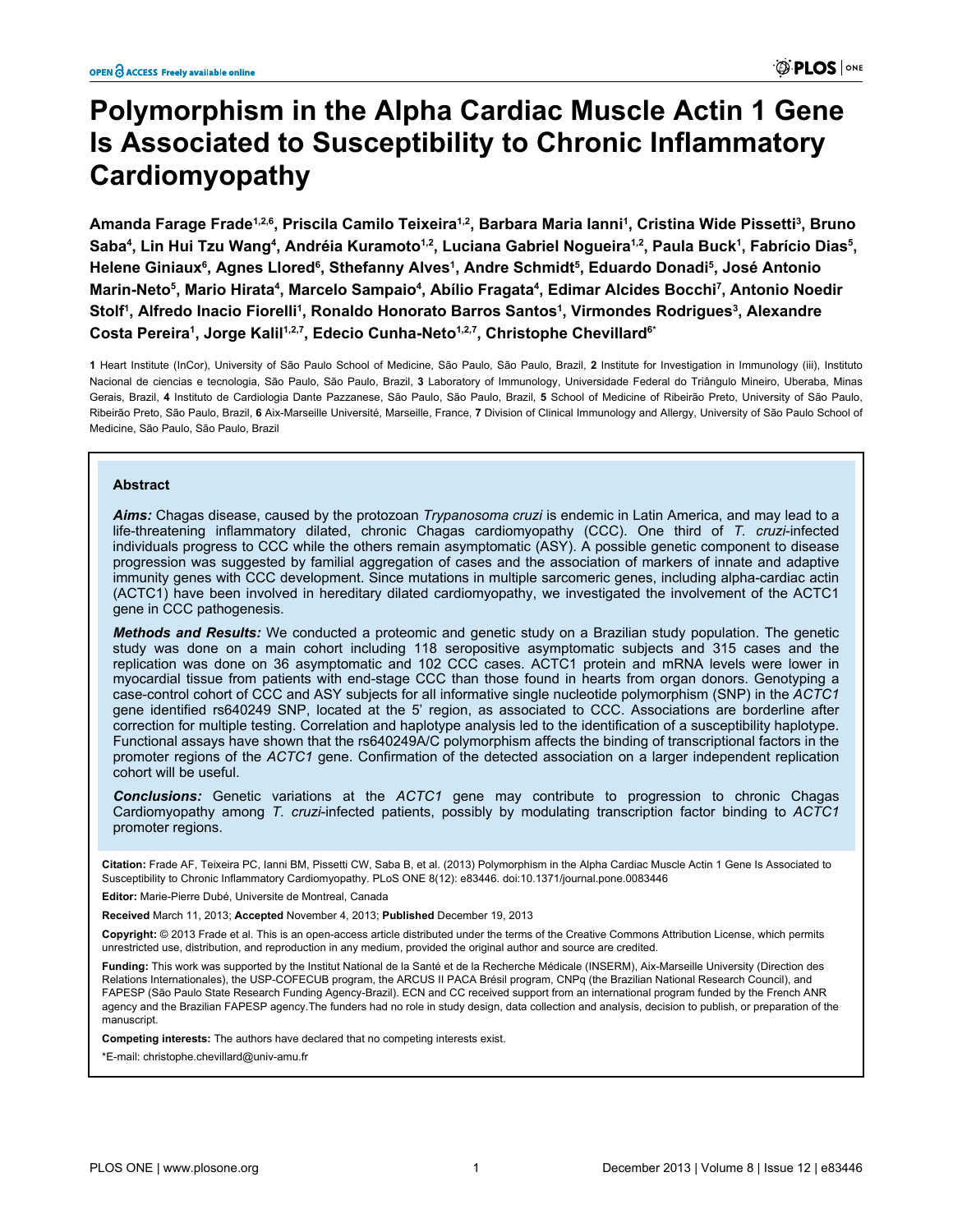#### **Introduction**

Chagas disease is an infection caused by the protozoan *Trypanosoma cruzi*[1], which is transmitted by an insect vector of the Reduviidae family, blood transfusion or congenitally [1]. The parasite is a major cause of heart disease and cardiovascular death in endemic areas, with approximately 50,000 deaths recorded per year [2]. Chagas disease is particularly prevalent in poor, rural areas of 18 countries in North and South America, ranging from the southern United States to southern Argentina. Despite the implementation of vector control programs in several countries, nine million people are currently infected and 40 million people are still at risk of contracting the infection [3]. Acute *T. cruzi* infection causes acute myocarditis accompanied by blood and tissue parasitism, which is asymptomatic in most cases [4]. A strong innate and adaptive immune response against *T. cruzi* leads to the control of tissue and blood parasitism, but not its complete elimination, resulting in the establishment of low-grade chronic infection [5]. Thirty percent of infected individuals develop chronic Chagas cardiomyopathy (CCC), an inflammatory dilated cardiomyopathy that is, by far, the most important clinical consequence of *T. cruzi* infection. This condition has a fatal outcome and the only treatment is heart transplantation. Ten percent of the patients develop digestive system disease [6]. Most of the other infected individuals remain asymptomatic (ASY) and free from heart disorders for life. Heart failure due to CCC has a worse prognosis and a 50% lower survival rate than cardiomyopathies of –non inflammatory origin, such as ischemic and idiopathic dilated cardiomyopathy [7,8]. CCC is characterized by inflammation and a myocardial remodeling process: T cell/macrophage-rich myocarditis, hypertrophy and fibrosis with cardiomyocyte damage. The myocardial inflammatory infiltrate is thought to play a major role in disease development and progression [9,10]. The myocardial cytokine production profile suggests an IFNγ/TNFα Th1 type response, with interferon γ-induced chemokines [11-16]. Along with the induction of direct inflammatory damage, we have shown that IFNγ directly induces profound changes in cardiomyocyte gene expression, including the hypertrophic program [17]. IL-18 and CCR7 ligands [18-20], CCL2, IL1β and TNF-α [21,22] have also shown to be involved in direct induction of cardiac hypertrophy and/or fibrosis. Evidence from the Syrian hamster model of chronic Chagas cardiomyopathy indicates that while the intensity of inflammation correlated with ventricular dilation (i.e. disease progression), it was not associated to death among hamsters with end-stage dilated chronic Chagas cardiomyopathy [23]. This may suggest that additional, noninflammatory factors could contribute to severity or progression to death from CCC. Taken together, this suggests that the dilated cardiomyopathy phenotype and clinical outcome may involve an interplay between the inflammatory environment and specific gene regulation in cardiomyocytes and other myocardial cell types.

The mechanisms underlying the differences in progression to chronic Chagas cardiomyopathy are not fully understood. Familial aggregation of cases of chronic Chagas cardiomyopathy [24] suggests a possible genetic component to

disease susceptibility. Several polymorphic markers of innate and adaptive immunity genes have been found to be associated with CCC susceptibility (Reviewed in 25-27).

On the other hand, variations in more than 40 genes, most of which encode sarcomeric contractile proteins, or proteins from the cytoskeleton or nuclear lamina, have been shown or proposed to cause dilated cardiomyopathy [28,29]. Effective muscle contraction requires force generation by the sarcomere and force transmission to the cytoskeleton and the extracellular matrix. ACTC1 (alpha-cardiac actin) is the main component of the thin filament of the sarcomere. One end of the polarized actin filament forms crossbridges with myosin, and the other end is immobilized, attached to a Z band or an intercalated disc [30,31]. Thus, actin transmits force between adjacent sarcomeres and neighboring myocytes to effect coordinated contraction of the heart. Olson et al. (1998) found two rare ACTC1 gene mutations that cosegregated with a form of hereditary idiopathic dilated cardiomyopathy [32]. Jiang et al. (2010) found that ACTC1 mRNA and protein levels were significantly lower than those in controls and that this was strongly correlated with cardiomyocyte apoptosis [33]. They also showed that the forced reduction of ACTC1 gene expression in cardiomyocytes led to increased apoptosis. Cardiomyocyte apoptosis is significantly higher in heart failure patients than controls. Increased cardiomyocyte apoptosis has also been reported in Chagas disease [34]. Induction of similar levels of cardiomyocyte apoptosis led to heart failure in murine models; apoptosis is possibly involved in cardiomyocyte loss that may lead to heart failure [35]. Moreover, in syrian hamster model, during the acute phase, the alpha cardiac muscle actin 1 protein was lower in groups from animals without signs of acute-phase infection (-4%) and from animals with signs of acute-phase infection (-19%) compared with pools from Control animals [36]. We investigated the involvement of the *ACTC1* gene in CCC pathogenesis, by comparing *ACTC1* mRNA and protein levels in myocardial tissues from patients with CCC and normal donor hearts, and determining whether *ACTC1* gene polymorphisms were associated with CCC.

#### **Materials and Methods**

#### **Ethical standard**

Written informed consent was obtained from all the patients, in accordance with the guidelines of the various internal review boards. The protocol was also approved by the INSERM Internal Review Board and the Brazilian National Ethics in Research Commission (CONEP). Written informed consent was obtained from the patients. All the patients enrolled in this study were over 21 years old so it didn't require parents/ guardians provided consent. In the case of samples from heart donors, written informed consent was obtained from their families. Investigations were conformed to the principles outlined in the [Declaration of Helsinki](http://www.wma.net/en/30publications/10policies/b3/index.html).

#### **Diagnostic Criteria**

The diagnostic criteria for Chagas disease included the detection of antibodies against *T. cruzi* in at least two of three independent serological tests (EIA [Hemobio Chagas;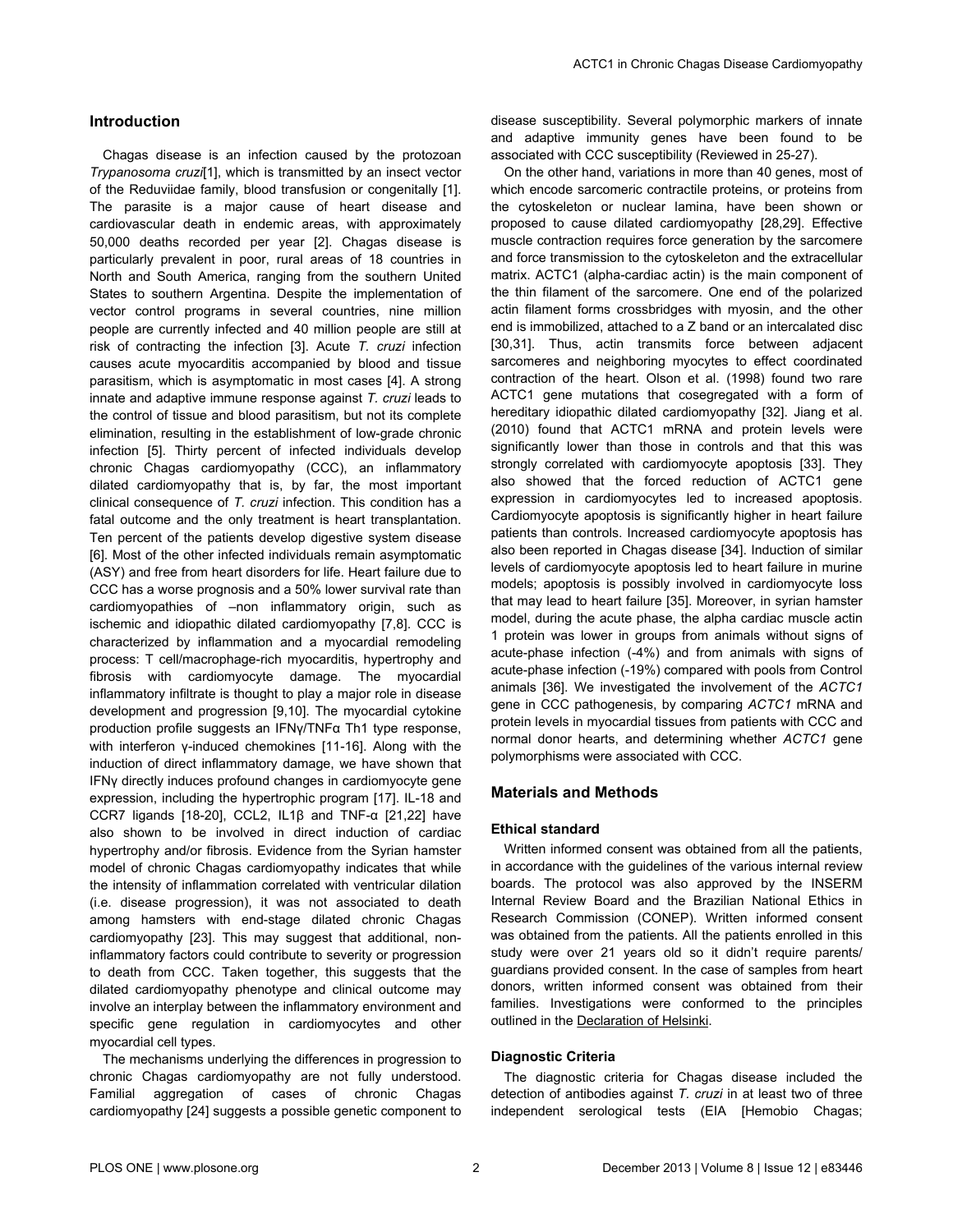Embrabio São Paulo], indirect immunofluorescence assays [IFA-immunocruzi; Biolab Merieux], and indirect hemagglutination tests [Biolab Merieux]) [17]. All Chagas disease patients underwent standard electrocardiography and echocardiography for clinical group stratification. Echocardiography was performed at the hospital, with a Sequoia model 512 echocardiograph with a broad-band transducer. Left ventricular dimensions and regional and global function, including the recording of left ventricular ejection fraction (LVEF), were evaluated with a two-dimensional and Mmode approach, in accordance with the recommendations of the American Society of Echocardiography. Asymptomatic subjects have no electrocardiography and echocardiography changes. CCC patients presented typical conduction abnormalities (right bundle branch block and/or left anterior division hemiblock) [37]. CCC patients with significant left ventricular systolic dysfunction (LVEF <40%) were classified as having severe CCC, whereas those with no significant ventricular dysfunction (LVEF ≥40%) were classified as having moderate CCC. We selected 0.4 as arbitrary cutoff value that has been used to define ventricular dysfunction by several authors and our group [16,38,39].

#### **Myocardial samples**

Myocardial samples were obtained from the left ventricular free wall of the hearts of patients with severe CCC and endstage heart failure, at the time of heart transplantation. Similar samples were obtained from healthy hearts from organ donors not used for transplantation for technical reasons.

#### **Analysis of protein expression by Immunoblotting**

On myocardial samples from CCC patients (*N*=5) and organ donor controls (NC; *N*=5), proteins extraction and inmmunoblotting were performed according to Teixeira et al. [40]. Briefly, protein homogenates were obtained using lysing solution (1:10 w/v) containing 7 mol/L urea, 10 mmol/L Tris, 5 mmol/L magnesium acetate and 4 % CHAPS, pH 8.0, by mechanical homogenization (PowerGen, Thermo Fisher Scientific, Waltham, USA). Extracts of myocardial samples containing 30 μg of protein were heated for 5 min at 95 °C, and subjected to sodium dodecyl sulfate polyacrylamide gel electrophoresis (SDS-PAGE) using 12.5% polyacrylamide gel and the vertical electrophoresis system Ruby SE600 (GE Healthcare, Waukesha, USA). After electrophoresis, proteins were transferred from gel to a nitrocellulose membrane using the TE Semi-Dry Transfer Unit (GE Healthcare, Waukesha, USA). The nitrocellulose membranes were incubated with monoclonal antibodies: monoclonal anti-actin, alpha cardiac muscle 1 (ACTC1) (Santa Cruz Biotechnology, Inc., Santa Cruz, USA) and polyclonal anti-glyceraldehyde 3-phosphate dehydrogenase (GAPDH) (R&D Systems, Minneapolis, USA). Each membrane was subjected to incubation with compatible secondary antibodies conjugated with peroxidase, developed using ECL Plus Western Blotting Detection Reagents (GE Healthcare) and detection using X-ray equipment. Analysis of densitometry was performed using the program ImageQuant TL (GE Healthcare, Waukesha, USA). Each biological sample was analyzed in a duplicate experiment.

#### **Analysis of mRNA expression by real-time reverse transcriptase (RT)-PCR**

Total RNA from left ventricle samples (5x5x5 mm) was isolated using the RNeasy Fibrous tissue kit (Qiagen, Hilden, Germany). Contaminating DNA was removed by treatment with RNase-free DNase I. cDNA was obtained from 5μg total RNA using Super-script II™ reverse transcriptase (Invitrogen, Carlsbad, USA). mRNA expression was analyzed by real-time quantitative reverse transcriptase (RT)-PCR with SYBR Green I PCR Master Mix (Applied Biosystems, Foster City, USA) and 250nM of sense and anti-sense primers using the ABI Prism 7500 Real Time PCR System (Applied Biosystems, Foster City, USA). The following primers were designed using Primer Express software version 3.0: GAPDH (M33197): (F) 5'- GGTCTCCTCTGACTTCAACA-3', (R) 5'-AGCCAAATTCGTTGTCATACC-3'; ACTC1 (NM\_005159): (F) 5´-CTTCATTGGTATGGAATCTGCTGG-3´, (R) 5´- CATTGTTGGCATACAGGTCCTTG-3´. After every PCR, an amplicon melting point curve was obtained. This yielded a single peak with the expected temperature provided by Primer Express software, confirming the specificity of the PCR. GAPDH mRNA expression was used for normalization [17]. The amount of mRNA in the left ventricles samples was calculated using the  $2^{-DCt}$  method [41] Each biological sample was analyzed in triplicate within the same experiment, Ct average was used in the 2-DCt calculation.

#### **Study population for polymorphism analysis**

The patients and controls were enrolled in Sao Paulo, Minas Gerais and Bahia states. Patients with digestive forms or mixed forms were excluded of this study. Patients were classified as asymptomatic  $(n = 118)$  or as having CCC  $(n = 315)$ . Asymptomatic individuals were used as the control subjects for this study because they were from the same areas of endemicity as the patients with CCC, had encountered the parasite and had tested seropositive for *T. cruzi* infection, but the infection had not progressed to CCC. Of the 118 asymptomatic subjects, 45.3% were male, whereas in the CCC patients group, this percentage reaches 61.3%. The difference in sex distribution between the groups was significant (*p*=1.21E-4; OR=2.126; 95%CI: 1.450 - 3.12). It is well known that male patients infected with *T. cruzi* have a higher risk of progression to CCC than female patients [42-44]. Of 315 patients with CCC, 106 (42 men [39.6%] and 64 women [60.4%]) showed no significant ventricular dysfunction and were thus classified as having moderate CCC, whereas 199 (144 men [72.4%] and 55 women [27.6%]) had severe ventricular dysfunction and were classified as having severe CCC. Data for left ventricular ejection fraction were missing for 10 patients with CCC. Of 315 patients with CCC, 106 showed no significant ventricular dysfunction and 199 had severe ventricular dysfunction.

The second cohort focused exclusively on male patients with Chagas disease. This replication cohort included asymptomatic  $(n = 36)$  and CCC patients  $(n = 102)$ . Of the 102 patients with CCC, 48 had severe ventricular dysfunction (left ventricular ejection fraction <40%).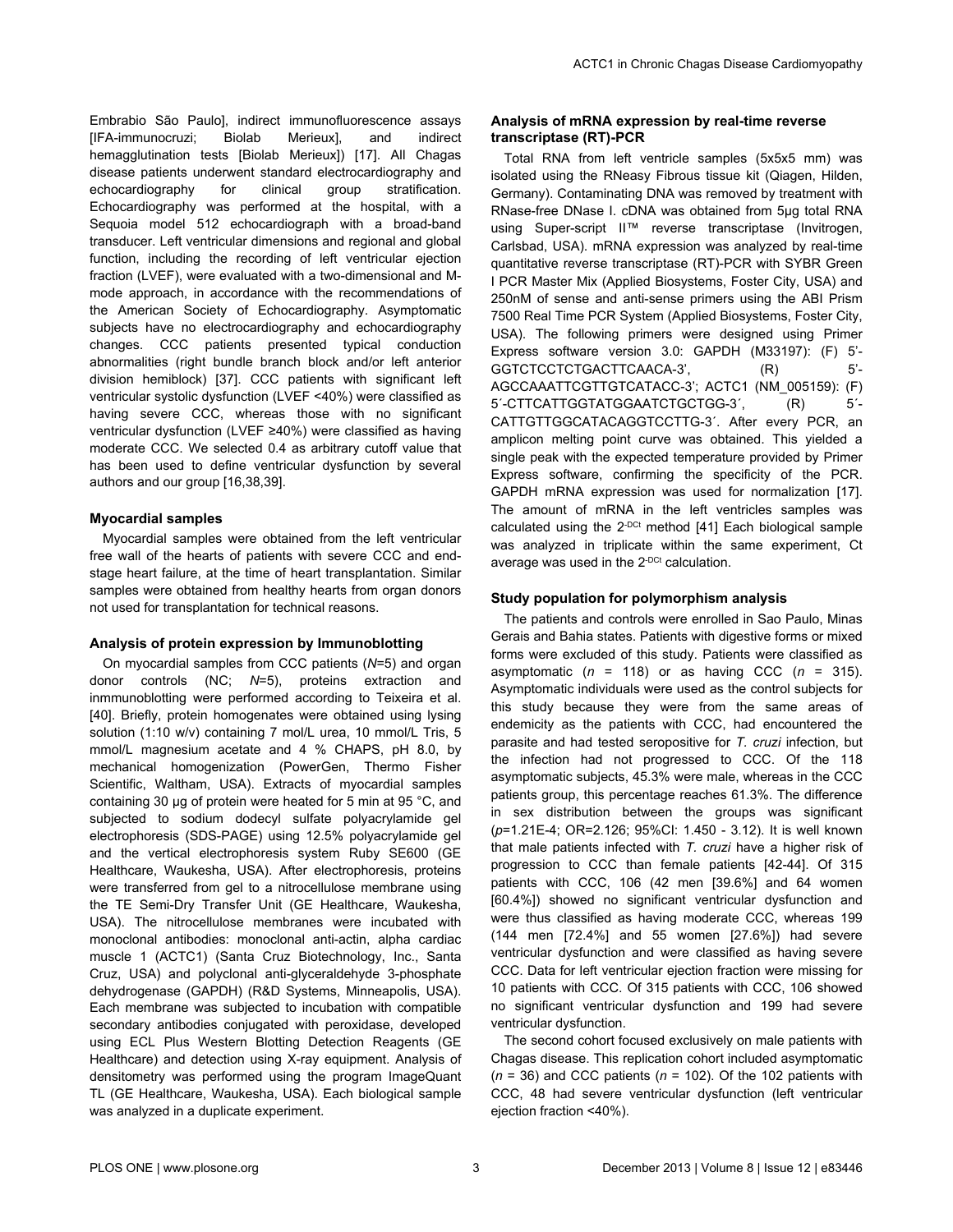#### **Blood samples and DNA preparation**

For each subject, 5 to 15 ml of blood were collected into EDTA tube. Genomic DNA was isolated on a silica-membrane according to the manufacturer's protocol (QIAamp DNA Blood Max Kit, Qiagen, Hilden, Germany).

#### **SNP selection**

Tag single nucleotide polymorphisms (SNPs) were selected on the basis of HapMap Data for the Caucasian and Yoruba reference populations. Tag SNPs were selected within a region extending 5 kb on either side of the candidate gene. The minor allele frequency cut off value was arbitrarily set at 20%. Tag SNPs characterised by a MAF over 20% on at least one reference population were selected. So, we genotyped a total of 18 SNPs. Nine of the markers were located in the promoter region (rs639735, rs640249, rs893130, rs475786, rs893131, rs893132, rs533225, rs670957, rs525720), three were located in intronic regions (rs7166484 (intron2); rs2070664 (intron3); rs3729755 (intron 5)), one was located in the 3'UTR region (rs533021) and five were located in the 3'region of the *ACTC1* gene (rs1851317, rs492038, rs4924215, rs4924214, rs7179902).

#### **SNP genotyping**

Most of the genotyping was done with the Golden Gate genotyping assay (Illumina, San Diego, USA). In some cases, genotyping assays were performed with the TaqMan system (Applied Biosystems, Foster City, USA) according to the manufacturer's instructions.

#### **Statistical analysis**

SPSS Statistics software v. 17.0 (IBM, Armonk, USA) was used for statistical analyses. We performed some stepwise binary logistic regression analysis on the whole population, to analyse the relationship between the probability of an individual to develop chronic Chagas cardiomyopathy and the main covariates (sex and polymorphisms). Sex is considered as a binary covariate. For each polymorphism, two alleles were available leading to three different genotypes. In our stepwise binary logistic regression analysis, genotypes were considered as binary covariates. We compare homozygous genotype (usually the more frequent) to the heterozygote genotype + the rare homozygote genotype. We corrected p values according to Nyholt's procedure for multiple testing correction [45,46].

We performed a haplotype reconstruction of the study population based on the SNPs rs640249 and rs641563. This reconstruction was done with HapAnalyzer software (http:// ngri.re.kr/HapAnalyzer). We used the PLEM algorithm according to the indications provided with the software. This reconstruction will affect two haplotypes for each individual. As we have two binary markers, four our haplotypes were detected with various frequencies: (**H1**) rs640249**C**-rs641563**C**: 58.8%; (**H2**) rs640249**A**-rs641563**A**: 39.1%; (**H3**) rs640249**C**rs641563**A**: 1.6%; (**H4**) rs640249**A**-rs641563**C**: 0.5%. This last haplotype is very rare. So, subjects carrying at least on copy of this haplotype were excluded from the analysis by lack of power. We have focused our analyse on the three main

haplotypes. Six haplotype combinations were possible (H1H1, H1H2, H1H3, H2H2, H2H3, H3H3). The haplotype combination was considered as a new covariate with six classes.

#### **Electrophoretic mobility shift assay (EMSA)**

Nuclear extracts were prepared from primary cardiomyocyte culture (PromoCell; Heidelberg, Germany). Complementary single-stranded oligonucleotides, containing the study polymorphism surrounding sequence, span 10 bp on either side of the variant nucleotide. For rs640249 polymorphism the sequence was: 5'biotin GTTTGCCCTG**[A/C]**ACGTCTCCCT 3'. For rs641563 polymorphism the sequence was: 5' biotin TAGACTGCCT**[A/C]**ATAGAAATTC 3'. Nuclear extract and electrophoretic mobility shift assay were done according to a published protocol [47].

#### **Results**

Alpha-cardiac actin 1 (ACTC1) protein levels in the myocardium from left ventricle free wall differed between CCC patients and normal control (NC hearts) (Table S1), after normalization against GAPDH. Median ACTC1 protein levels were 64 % lower in the myocardium of CCC patients than in myocardial samples from individuals without cardiomyopathies (*p*<0.001) (Figure 1A). The duplicate analysis is provided in Figure S1. On the same samples, we performed a gene expression analysis. Experiments were done in triplicate and we calculated the mean value for each sample. Median ACTC1 mRNA levels were 32% lower in heart samples from CCC patients than in those from controls (Figure 1B), suggesting possible transcriptional control of *ACTC1* levels. However, this difference in ACTC1 mRNA levels was not statistically significant due to high inter individual variation in the normal control group.

Polymorphism analysis (Table 1) was done on a main cohort including 433 Chagas disease patients born in areas in which the disease is endemic in the states of São Paulo and Minas Gerais. Patients were classified as asymptomatic (*n* = 118) or as having CCC (*n* = 315). Eighteen Tag SNPs were genotyped successfully. The rs1851317 marker was not informative in our study population. The genotype distribution of each informative SNP (17 markers) is summarized in Table 2. All the SNPs were in Hardy-Weinberg equilibrium in asymptomatic subjects (p>0.25).

Association studies were done between CCC and ASY (Table 3) or between CCC with a left ventricular ejection fraction value under 0.4% and ASY (Table 4). Among the asymptomatic individuals (used here as controls), 31.8% carried the rs640249CC genotype, 43.4% carried the rs640249CA genotype and 24.8% carried the rs640249AA genotype. In the CCC patient group, 37.7% of the subjects carried the rs640249CC genotype, 49.2% carried the rs640249CA genotype and 13.1% carried the rs640249AA genotype.

For the rs640249 polymorphism, we compared subjects carrying the AA genotype with those carrying either the CC genotype or the CA genotype. We included sex in the analysis as a covariate. The two covariates remained significantly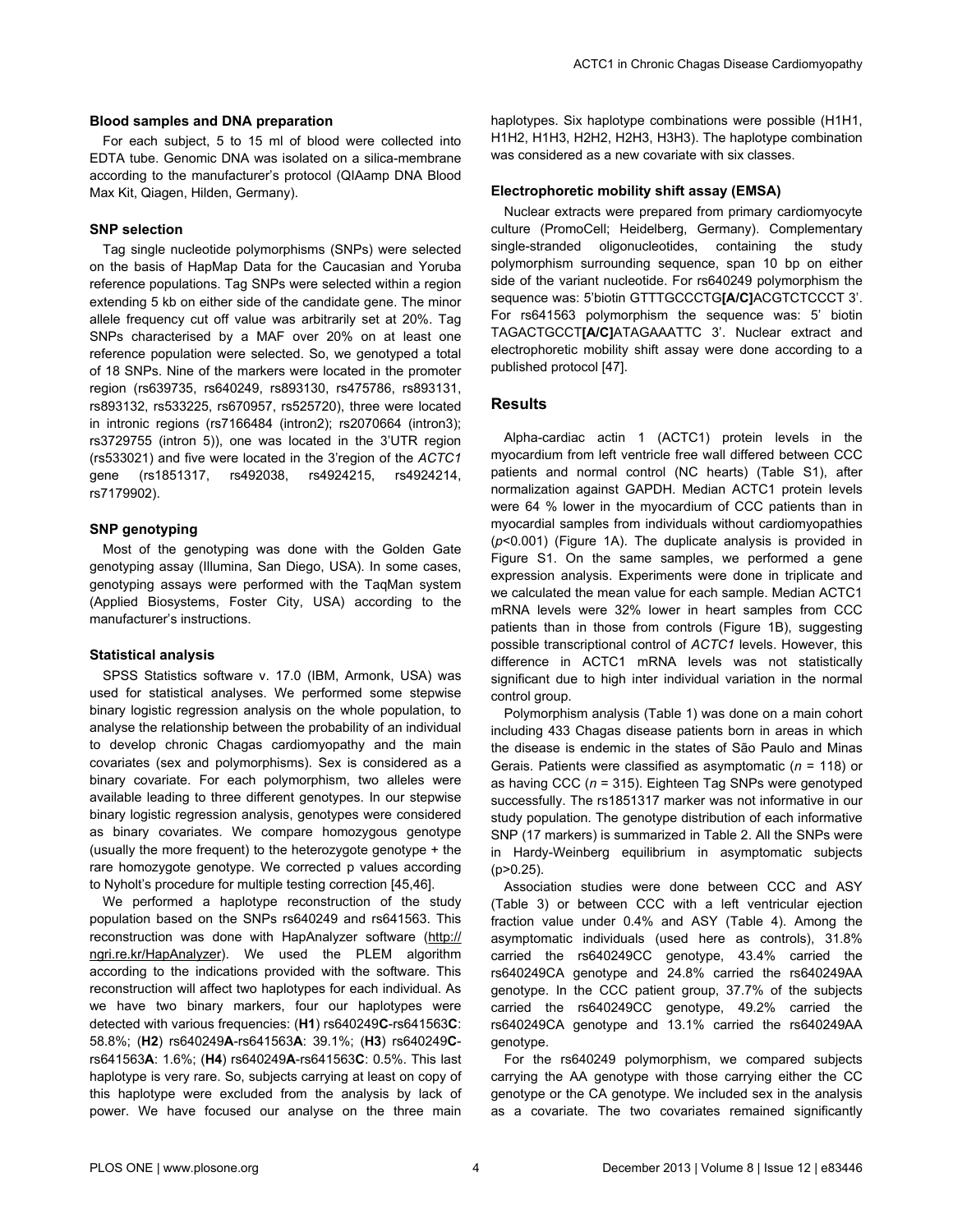

**Figure 1. Relative quantification of alpha-cardiac actin 1 (ACTC1) by immunoblotting.** Myocardial samples were obtained from the left ventricular free wall of the hearts of patients with severe CCC and end-stage heart failure, at the time of heart transplantation. Samples from five hearts from CCC patients (at least two positive results in three independent anti-*T*. *cruzi* serology tests, as indicated above), and from healthy hearts from organ donors not used for transplantation for technical reasons were used. Immunoblotting and protein quantification were done in duplicate. A. The immunoblot and the protein quantification result of the first experiment are presented here. The central line represents the median. Representative results from two experiments are shown here. A Mann-Whitney test was performed and differences were considered significant if *P*<0.001.

**B**. Real-time quantitative PCR was carried out on the same samples. All the samples were tested in triplicate with GAPDH, the expression of which has been shown to vary little between human myocardial tissue samples. Data were normalized and the relative levels of each mRNA were calculated by the 2<sup>-ΔCt</sup> method.

doi: 10.1371/journal.pone.0083446.g001

| <b>Tag SNP</b> | Position relative to coordinate system | Position relative to transcription start point |  |
|----------------|----------------------------------------|------------------------------------------------|--|
| rs639735 C/T   | 35091844                               | $-4835$                                        |  |
| rs640249 C/A   | 35091686                               | $-4677$                                        |  |
| rs893130 A/T   | 35091453                               | $-4444$                                        |  |
| rs475786 C/G   | 35091138                               | $-4129$                                        |  |
| rs893131 T/C   | 35090912                               | $-3903$                                        |  |
| rs893132 T/C   | 35090060                               | $-3051$                                        |  |
| rs533225 A/T   | 35089962                               | $-2953$                                        |  |
| rs670957 G/A   | 35089432                               | $-2423$                                        |  |
| rs525720 G/A   | 35089134                               | $-2125$                                        |  |
| rs7166484 G/A  | 35086366                               | 643                                            |  |
| rs2070664 A/G  | 35085201                               | 1808                                           |  |
| rs3729755 G/C  | 35084215                               | 2794                                           |  |
| rs533021 G/A   | 35080931                               | 6078                                           |  |
| rs1851317 T/G  | 35077786                               | 9223                                           |  |
| rs492038 T/G   | 35077112                               | 9897                                           |  |
| rs4924215 G/A  | 35075673                               | 11336                                          |  |
| rs4924214 T/C  | 35075666                               | 11343                                          |  |
| rs7179902 A/T  | 35075531                               | 11478                                          |  |

**Table 1.** List of the tag SNPs genotyped on the original study population.

doi: 10.1371/journal.pone.0083446.t001

associated with disease (sex: *p*=0.006; OR(95%CI)=1.86(1.19-2.89); rs640249: *p*=0.006; OR(95%CI)=1.47(1.11-1.93); Table 3). We then restricted the analysis to patients with severe ventricular dysfunction (left

ventricular ejection fraction < 40%). In this subgroup, 40.0% of the subjects carried the rs640249CC genotype, 48.2% of the subjects carried the rs640249CA genotype and 11.8% of the subjects carried the rs640249AA genotype. In multivariate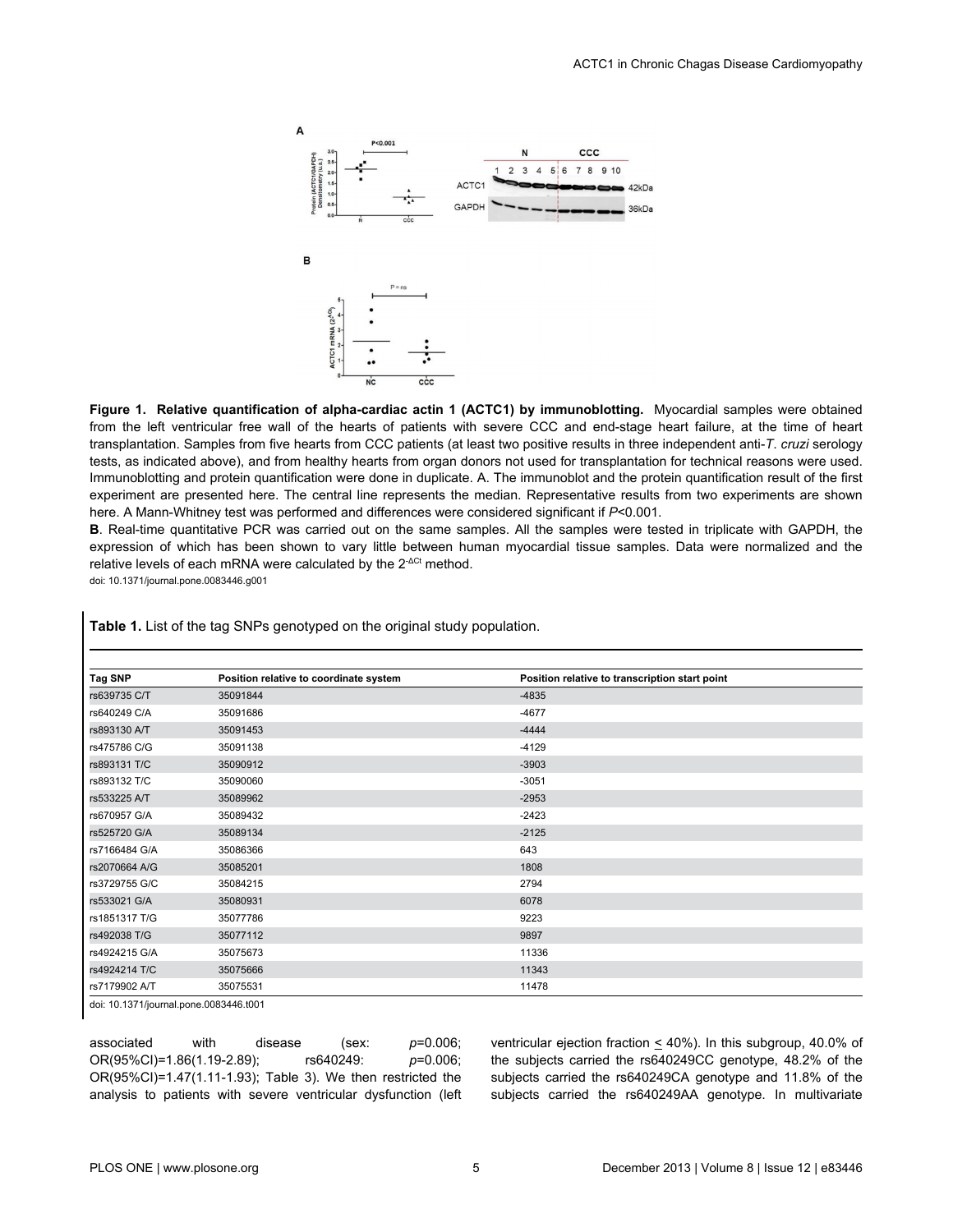**Table 2.** Genotype distribution on asymptomatic individuals (ASY) and cases (CCC) taking into account the gender and the left ventricular ejection fraction values.

|              |           | ASY              |             |               | CCC               |            |                  | $CCC(EF \le 0.4)$ |                   |             | $CCC(EF \ge 0.4)$ |             |               |
|--------------|-----------|------------------|-------------|---------------|-------------------|------------|------------------|-------------------|-------------------|-------------|-------------------|-------------|---------------|
| <b>SNP</b>   |           | <b>Total</b>     | <b>Male</b> | <b>Female</b> | <b>Total</b>      | Male       | Female           | Total             | Male              | Female      | <b>Total</b>      | Male        | Female        |
|              |           | 52               | 19          | 32            | 147               | 86         | 59               | 96                | 69                | 27          | 48                | 16          | 32            |
| rs639735C/T  | CC        | $(44.8\%)$       | (36.5%)     | $(50.8\%)$    | (47.9%)           | $(46.0\%)$ | $(50.0\%)$       | $(49.0\%)$        | $(48.6\%)$        | $(50.0\%)$  | $(47.1\%)$        | $(40.0\%)$  | (51.6%)       |
|              |           | 50               | 28          | 22            | 134               | 88         | 46               | 85                | 64                | 21          | 44                | 21          | 23            |
|              | <b>CT</b> | $(43.1\%)$       | $(53.8\%)$  | $(34.9\%)$    | $(43.6\%)$        | $(47.1\%)$ | $(39.0\%)$       | $(43.4\%)$        | $(45.1\%)$        | (38.9%)     | $(43.1\%)$        | (52.5%)     | $(37.1\%)$    |
|              | TT        | 14<br>$(12.1\%)$ | 5(9.6%)     | 9(14.3%)      | 26 (8.5%)         | 13 (7.0%)  | 13<br>$(11.0\%)$ | 15 (7.7%)         | $9(6.3\%)$        | $6(11.1\%)$ | 10 (9.8%)         | 3(7.5%)     | 7 (11.3%)     |
|              |           | 36               | 14          | 21            | 115               | 66         | 48               | 78                | 57                | 21          | 36                |             |               |
| rs640249C/A  | CC        | (31.8%)          | $(26.9\%)$  | $(35.0\%)$    | (37.7%)           | $(35.1\%)$ | (41.7%)          | $(40.0\%)$        | $(40.4\%)$        | (38.9%)     | $(35.6\%)$        | $9 - 0,22$  | 27 - 0,45     |
|              |           | 49               | 24          | 25            | 150               | 100        | 49               | 94                | 67                |             | 49                | 27          | 22            |
|              | CA        | $(43.4\%)$       | $(46.2\%)$  | (41.7%)       | $(49.2\%)$        | $(53.2\%)$ | $(42.6\%)$       | $(48.2\%)$        | (47.5%)           | 27 -0,5     | $(48.5\%)$        | $(65.9\%)$  | (36.7%)       |
|              |           | 28               | 14          | 14            | 40                | 22         | 18               | 23                | 17                |             | 16                |             | 11            |
|              | AA        | (24.8%)          | $(26.9\%)$  |               |                   | (11.7%)    |                  | (11.8%)           |                   | $6(11.1\%)$ |                   | 5(12.2%)    |               |
|              |           | 91               | 38          | (23.3%)<br>52 | $(13.1\%)$<br>230 | 144        | (15.7%)<br>85    | 145               | $(12.1\%)$<br>108 | 37          | (15.8%)<br>76     | 37          | (18.3%)<br>30 |
| rs893130A/T  | AA        |                  |             |               |                   |            |                  |                   |                   |             |                   |             |               |
|              |           | (77.8%)          | $(73.1\%)$  | (81.3%)       | (73.7%)           | $(75.4\%)$ | $(71.4\%)$       | $(73.2\%)$        | $(75.0\%)$        | (68.5%)     | $(73.1\%)$        | (68.5%)     | $(73.2\%)$    |
|              | AT        | 24               | 14          | 10            | 74                | 43         | 30               | 48                | 32                | 16          | 25 - 0, 24        | 16          | 11            |
|              |           | $(20.5\%)$       | $(26.9\%)$  | $(15.6\%)$    | (23.7%)           | (22.5%)    | $(25.2\%)$       | $(24.2\%)$        | $(22.2\%)$        | (29.6%)     |                   | $(29.6\%)$  | (26.6%)       |
|              | <b>TT</b> | 2(1.7%)          | $0(0.0\%)$  | $2(3.1\%)$    | 8(2.6%)           | $4(2.1\%)$ | $4(3.4\%)$       | 5(2.5%)           | 4(2.8%)           | $1(1.9\%)$  | $3(2.9\%)$        | $1(1.9\%)$  | $0(0.0\%)$    |
| rs475786C/G  | CC        | 89               | 40          | 48            | 209               | 132        | 76               | 133               | 98                | 35          | 69                | 30          | 39            |
|              |           | $(85.6\%)$       | $(87.0\%)$  | $(84.2\%)$    | (77.7%)           | $(81.0\%)$ | $(72.4\%)$       | (77.8%)           | $(81.0\%)$        | $(70.0\%)$  | (76.7%)           | $(81.1\%)$  | (73.6%)       |
|              | CG        | 15               | $6(13.0\%)$ | 9(15.8%)      | 59                | 30         | 29               | 37                | 22                | 15          | 21                | 7 (18.9%)   | 14            |
|              |           | $(14.4\%)$       |             |               | $(21.9\%)$        | $(18.4\%)$ | (27.6%)          | (21.6%)           | $(18.2\%)$        | $(30.0\%)$  | (23.3%)           |             | $(26.4\%)$    |
|              | GG        | $0(0.0\%)$       | $0(0.0\%)$  | $0(0.0\%)$    | $1(0.4\%)$        | $1(0.6\%)$ | $0(0.0\%)$       | $1(0.6\%)$        | $1(0.8\%)$        | $0(0.0\%)$  | $0(0.0\%)$        | $0(0.0\%)$  | $0(0.0\%)$    |
| rs893131T/C  | <b>TT</b> | 81               | 36          | 45            | 195               | 117        | 77               | 127               | 89                | 38          | 63                | $25 - 0,61$ | 38            |
|              |           | $(68.6\%)$       | (67.9%)     | (70.3%)       | (62.7%)           | (61.9%)    | $(64.2\%)$       | (64.5%)           | (62.7%)           | $(69.1\%)$  | (60.6%)           |             | (60.3%)       |
|              | <b>TC</b> | 34               | 16          | 17            | 98                | 62         | 35               | 59                | 45                | 14          | 35                | 14          | 21            |
|              |           | (28.8%)          | $(30.2\%)$  | $(26.6\%)$    | (31.5%)           | (32.8%)    | $(29.2\%)$       | $(29.9\%)$        | (31.7%)           | (25.5%)     | (33.7%)           | $(34.1\%)$  | (33.3%)       |
|              | cc        | 3(2.5%)          | $1(1.9\%)$  | $2(3.1\%)$    | 18 (5.8%)         | 10 (5.3%)  | 8(6.7%)          | 11 (5.6%)         | $8(5.6\%)$        | 3(5.5%)     | 6(5.8%)           | $2(4.9\%)$  | 4 (6.3%)      |
| rs893132T/C  | T/T       | 60               | 26          | 33            | 186               | 111        | 73               | 121               | 86                | 35          | 59                | 23          | 36            |
|              |           | (54.5%)          | $(54.2\%)$  | $(54.1\%)$    | $(60.6\%)$        | $(59.0\%)$ | $(62.4\%)$       | $(62.1\%)$        | $(61.0\%)$        | $(64.8\%)$  | (57.3%)           | $(54.8\%)$  | $(59.0\%)$    |
|              | T/C       | 42               | 17          | 25            | 107               | 64         | 43               | 66                | 47                | 19          | 39                | 15          | 24            |
|              |           | $(38.2\%)$       | $(35.4\%)$  | $(41.0\%)$    | $(34.9\%)$        | $(34.0\%)$ | $(36.8\%)$       | $(33.8\%)$        | (33.3%)           | $(35.2\%)$  | (37.9%)           | (35.7%)     | (39.3%)       |
|              | C/C       | $8(7.3\%)$       | $5(10.4\%)$ | $3(4.9\%)$    | 14 (4.6%)         | 13 (6.9%)  | $1(0.9\%)$       | $8(4.1\%)$        | 8(5.7%)           | $0(0.0\%)$  | $5(4.9\%)$        | 4(9.5%)     | 1(1.6%)       |
| rs533225A/T  | AA        | 90               | 41          | 48            | 207               | 132        | 74               | 134               | 96                | 38          | 66                | 32          | 34            |
|              |           | $(86.5\%)$       | $(89.1\%)$  | $(84.2\%)$    | (84.5%)           | (87.4%)    | (79.6%)          | (86.5%)           | $(88.1\%)$        | $(75.6\%)$  | (79.5%)           | $(84.2\%)$  | (75.6%)       |
|              | AT        | 13               | $5(10.9\%)$ | $8 - 0,14$    | 35                | 19         | 16               | 19                | 13                | 10          | 16                |             | 10            |
|              |           | (12.5%)          |             |               | (14.3%)           | (12.6%)    | (17.2%)          | (12.3%)           | $(11.9\%)$        | $(22.2\%)$  | (19.3%)           | 6(15.8%)    | (22.2%)       |
|              | TT        | $1(1.0\%)$       | $0(0.0\%)$  | $1(1.8\%)$    | $3(1.2\%)$        | $0(0.0\%)$ | $3(3.2\%)$       | 2 (1.3%)          | $0(0.0\%)$        | $1(2.2\%)$  | $1(1.2\%)$        | $0(0.0\%)$  | $1(2.2\%)$    |
|              |           | 36               | 16          | 20            | 80                | 50         | 30               | 46                | 34                | 12          | 33                | 15          | 18            |
| rs670957G/A  | GG        | $(32.1\%)$       | (32.7%)     | (32.3%)       | $(26.1\%)$        | (26.6%)    | $(25.9\%)$       | $(23.4\%)$        | $(23.8\%)$        | (22.2%)     | (32.7%)           | (37.5%)     | (29.5%)       |
|              |           | 51               | 22          | 29            | 149               | 89         | 58               | 103               | 71                | 32          | 40                | 15          | 25            |
|              | GA        | $(45.5\%)$       | (44.9%)     | $(46.8\%)$    | (48.7%)           | (47.3%)    | $(50.0\%)$       | (52.3%)           | (49.7%)           | (59.3%)     | (39.6%)           | (37.5%)     | $(41.0\%)$    |
|              |           | 25               | 11          |               | 77                | 49         | 28               | 48                | 38                | 10          | 28                | 10          | 18            |
|              | AA        | (22.3%)          | (22.4%)     | $13 - 0,21$   | (25.2%)           | $(26.1\%)$ | $(24.1\%)$       | $(24.4\%)$        | (26.6%)           | (18.5%)     | (27.9%)           | $(25.0\%)$  | (29.5%)       |
|              |           | 50               | 25          |               |                   | 113        | 74               | 118               | 83                | 35          | 64                | 26          | 38            |
| rs525720G/A  | GG        | (68.5%)          | $(80.6\%)$  | $25 - 0,61$   | 189 - 0,75        | $(73.4\%)$ | $(77.1\%)$       | (73.8%)           | $(72.2\%)$        | (77.8%)     | (75.3%)           | (74.3%)     | $(76.0\%)$    |
|              |           | 20               |             | 14            | 60                | 38         | 22               | 41                | 31                | 10          | 19                |             | 12            |
|              | GA        | (27.4%)          | $5(16.1\%)$ | $(34.1\%)$    | (23.8%)           | (24.7%)    | (22.9%)          | (25.6%)           | $(27.0\%)$        | (22.2%)     | (22.4%)           | $7(20.0\%)$ | $(24.0\%)$    |
|              | AA        | $3(4.1\%)$       | $1(3.2\%)$  | $2(4.9\%)$    | $3(1.2\%)$        | $3(1.9\%)$ | $0(0.0\%)$       | $1(0.6\%)$        | $1(0.9\%)$        | $0(0.0\%)$  | $2(2.4\%)$        | 2(5.7%)     | $0(0.0\%)$    |
|              |           | 44               | 21          | 22            | 101               | 54         | 46               | 55                |                   | 19          | 42                | 16          | 26            |
| rs7166484G/A | GG        | $(39.6\%)$       | $(42.0\%)$  | (36.7%)       | $(32.4\%)$        | (28.3%)    | (38.7%)          | (27.6%)           | $36 - 0,25$       | (34.5%)     | $(40.8\%)$        | $(39.0\%)$  | (41.9%)       |
|              |           | 50               | 20          | 30            | 158               | 105        | 52               | 108               | 80                | 28          | 44                | 21          | 23            |
|              | GA        | $(45.0\%)$       | $(40.0\%)$  | $(50.0\%)$    | $(50.6\%)$        | $(55.0\%)$ | (43.7%)          | (54.3%)           | $(55.6\%)$        | $(50.9\%)$  | (42.7%)           | (51.2%)     | $(37.1\%)$    |
|              |           |                  |             |               |                   |            |                  |                   |                   |             |                   |             |               |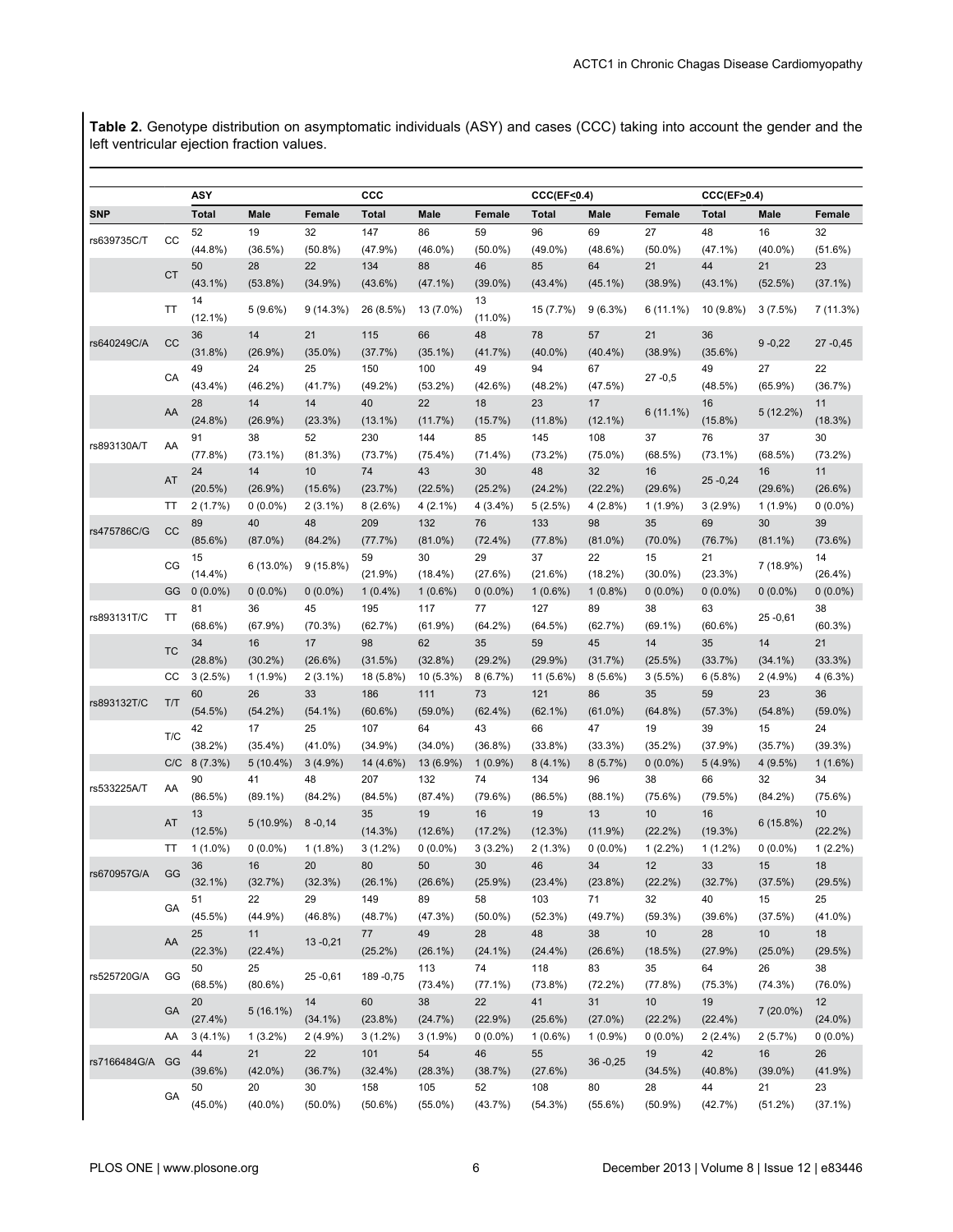#### **Table 2 (continued).**

|              |           | <b>ASY</b>       |             |             | CCC              |                  |                  | CCC(EF<0.4)      |                  |            | $CCCEF \ge 0.4$ ) |             |                  |
|--------------|-----------|------------------|-------------|-------------|------------------|------------------|------------------|------------------|------------------|------------|-------------------|-------------|------------------|
| SNP          |           | <b>Total</b>     | <b>Male</b> | Female      | <b>Total</b>     | <b>Male</b>      | Female           | <b>Total</b>     | Male             | Female     | <b>Total</b>      | Male        | Female           |
|              | AA        | 17               | $9(18.0\%)$ | $8(13.3\%)$ | 53<br>$(17.0\%)$ | 32               | 21               | 36               | 28<br>$(19.4\%)$ | 8 (14.5%)  | 17                | 4 (9.8%)    | 13<br>$(21.0\%)$ |
|              |           | $(15.3\%)$<br>42 | 16          | 25          | 123              | $(16.8\%)$<br>71 | (17.6%)<br>51    | $(18.1\%)$<br>65 | 46               | 19         | $(16.5\%)$<br>53  | 21          | 32               |
| rs2070664A/G | - AA      | $(36.8\%)$       | $(30.8\%)$  | $(41.0\%)$  | (39.9%           | $(38.0\%)$       | $(42.9\%)$       | $(33.2\%)$       | (32.6%)          | (34.5%)    | (51.5%)           | (52.5%)     | $(50.8\%)$       |
|              |           | 61               | 33          | 28          | 143              | 90               | 52               |                  | 73               | 29         | 38                | 15          | 23               |
|              | AG        | (53.5%)          | $(63.5\%)$  | $(45.9\%)$  | $(46.4\%)$       | $(48.1\%)$       | (43.7%)          | 102 - 0,52       | $(51.8\%)$       | (52.7%)    | (36.9%)           | (37.5%)     | (36.5%)          |
|              |           |                  |             |             | 42               | 26               | 16               | 29               | 22               |            | 12                |             |                  |
|              | GG        | 11 (9.6%)        | $3(5.8\%)$  | 8 (13.1%)   | (13.6%)          | $(13.9\%)$       | $(13.4\%)$       | $(14.8\%)$       | $(15.6\%)$       | 7 (12.7%)  | (11.7%)           | 4 (10.0%)   | 8(12.7%)         |
|              |           | 71               | 31          | 39          | 175              | 104              | 70               | 113              | 80               | 33         | 57                | 21          | 36               |
| rs3729755G/C | GG        | (62.3%)          | $(59.6\%)$  | $(63.9\%)$  | $(55.9\%)$       | $(54.5\%)$       | (58.3%)          | $(56.8\%)$       | $(55.6\%)$       | $(57.1\%)$ | $(54.8\%)$        | $(51.2\%)$  | $(57.1\%)$       |
|              |           | 35               | 17          | 18          | 121              | 79               | 41               | 77               | 58               | 19         | 39                | 18          | 21               |
|              | GC        | (30.7%)          | (32.7%)     | (29.5%)     | (38.7%)          | $(41.4\%)$       | $(34.2\%)$       | (38.7%)          | $(40.3\%)$       | (34.5%)    | (37.5%)           | $(40.3\%)$  | $(33.3\%)$       |
|              | CC        | $8 - 0.07$       | 4(7.7%)     | 4 (6.6%)    | 17 (5.4%)        | $8(4.2\%)$       | 9(7.5%)          | 9(4.5%)          | $6(4.2\%)$       | 3(5.5%)    | 8(7.7%)           | $2(4.9\%)$  | 6(9.5%)          |
|              |           | 23               | 10          |             | 84               | 56               | 28               | 57               | 42               | 15         |                   | 14          | 12               |
| rs533021G/A  | GG        | (23.7%)          | $(22.2\%)$  | $13 - 0.25$ | $(29.1\%)$       | (31.5%)          | (25.7%)          | (30.3%)          | $(31.1\%)$       | (28.3%)    | $26 - 0.28$       | $(36.8\%)$  | (21.8%)          |
|              |           | 55               | 28          | 27          | 136              | 86               | 48               | 85               | 63               | 22         | 45                |             | 26               |
|              | GA        | (56.7%)          | (62.7%)     | $(51.9\%)$  | $(47.1\%)$       | $(48.3\%)$       | $(44.0\%)$       | $(45.2\%)$       | (46.7%)          | (41.5%)    | $(48.4\%)$        | $19 - 0.5$  | (47.3%)          |
|              |           | 19               |             | 12          | 69               | 36               | 33               | 46               | 30               | 16         | 22                |             | 17               |
|              | AA        | $(19.6\%)$       | 7 (15.6%)   | $(23.1\%)$  | $(23.9\%)$       | $(20.2\%)$       | $(30.3\%)$       | (24.5%)          | $(22.2\%)$       | $(30.2\%)$ | (23.7%)           | $5(13.2\%)$ | $(30.9\%)$       |
|              |           | 38               | 15          | 23          | 87               | 48               | 37               | 59               | 42               | 17         | 23                |             | 19               |
| rs492038T/G  | TT        | $(33.9\%)$       | $(30.6\%)$  | $(37.1\%)$  | (28.3%)          | (25.8%)          | $(31.1\%)$       | (30.3%)          | $(30.0\%)$       | $(30.9\%)$ | (22.3%)           | 4 (9.8%)    | $(30.6\%)$       |
|              |           | 49               | 23          | 25          | 156              | 96               | 60               | 94               | 65               | 28         | 58                | 27          | 31               |
|              | <b>TG</b> | $(43.8\%)$       | $(46.9\%)$  | $(40.3\%)$  | $(50.8\%)$       | (51.6%)          | $(50.4\%)$       | $(48.2\%)$       | $(47.1\%)$       | $(50.9\%)$ | (56.3%)           | $(65.9\%)$  | $(50.0\%)$       |
|              |           | 25               | 11          | 14          | 64               | 42               | 22               | 42               | 32               | 10         | 22                | 10          | 12               |
|              | GG        | (22.3%)          | $(22.4\%)$  | (22.6%)     | $(20.8\%)$       | (22.6%)          | (18.5%)          | (21.5%)          | (22.9%)          | $(18.2\%)$ | $(21.4\%)$        | $(24.4\%)$  | $(19.4\%)$       |
|              | GG        | 67               | 28          | 39          | 160              | 103              | 57               | 102              | 79               | 23         | 54                |             |                  |
| rs4924215G/A |           | $(59.8\%)$       | $(56.0\%)$  | $(63.9\%)$  | $(51.4\%)$       | $(54.5\%)$       | (47.5%)          | (51.5%)          | $(55.2\%)$       | $(41.8\%)$ | $(52.4\%)$        | $20 - 0.5$  | 34 - 0,54        |
|              | GA        | 41               | 20          | 20          | 120              | 69               | 50               | 79               | 51               | 28         | 37                | 17          | 20               |
|              |           | $(36.6\%)$       | $(40.0\%)$  | (32.8%)     | (38.6%)          | (36.5%)          | (41.7%)          | $(39.9\%)$       | (35.7%)          | $(50.9\%)$ | $(35.9\%)$        | (42.5%)     | (31.7%)          |
|              | AA        | $4(3.6\%)$       | $2(4.0\%)$  | 2(3.3%)     | $31 - 0,1$       | 17 (9.0%)        | 13<br>$(10.8\%)$ | 17 (8.6%)        | 13 (9.1%)        | 4(7.3%)    | 12<br>(11.7%)     | 3(7.5%)     | $9(14.3\%)$      |
|              |           | 56               | 26          | 30          | 165              | 94               | 69               | 101              | 70               | 31         | 57                |             | 37               |
| rs4924214T/C | <b>TT</b> | (52.8%)          | $(58.5\%)$  | $(50.8\%)$  | $(54.6\%)$       | $(51.4\%)$       | $(59.0\%)$       | (52.3%)          | (50.7%           | $(56.4\%)$ | $(56.4\%)$        | $20 - 0,5$  | (60.7%)          |
|              | <b>TC</b> | 44               | $17 - 0.37$ | 26          | 113              | 74               | 39               | 74               | 55               | 19         | 38                | 18          | 20               |
|              |           | (41.5%)          |             | $(44.1\%)$  | $(37.4\%)$       | $(40.4\%)$       | (33.3%)          | (38.3%)          | (39.9%)          | (34.5%)    | (37.6%)           | $(45.0\%)$  | (32.8%)          |
|              | CC        | 6(5.7%)          | 3(6.5%)     | $3(5.1\%)$  | 24 (7.9%)        | 15 (8.2%)        | 9(7.7%)          | 18 (9.3%)        | 13 (9.4%)        | $5(9.1\%)$ | 6(5.9%)           | $2(5.0\%)$  | $4(6.6\%)$       |
| rs7179902A/T | AA        | 80               | 39          | 41          | 215              | 136              | 78               | 138              | 104              | 34         | 71                | 28          | 43               |
|              |           | $(71.4\%)$       | (76.5%)     | (68.3%)     | $(69.4\%)$       | $(72.0\%)$       | $(65.5\%)$       | $(70.1\%)$       | $(73.2\%)$       | $(61.8\%)$ | $(68.9\%)$        | (68.3%)     | $(69.4\%)$       |
|              | AT        | 29               | 11          | 17          | 80               | 45               | 34               | 50               | 32               | 18         | 26                | 11          | 15               |
|              |           | $(25.9\%)$       | (21.6%)     | (28.3%)     | $(25.8\%)$       | $(23.8\%)$       | $(28.6\%)$       | $(25.4\%)$       | (22.5%)          | (32.7%)    | $(25.2\%)$        | $(26.8\%)$  | $(24.2\%)$       |
|              | <b>TT</b> | 3(2.7%)          | $1(2.0\%)$  | 2(3.3%)     | 15 (4.8%)        | $8(4.2\%)$       | $7(5.9\%)$       | 9(4.5%)          | 6(4.2%)          | $3(5.5\%)$ | 6(5.8%)           | $2(4.9\%)$  | 4 (6.5%)         |

The rs1851317 marker was not informative in our study population.

doi: 10.1371/journal.pone.0083446.t002

binary regression analysis, sex and the rs640249 polymorphism remained significantly associated with CCC (sex: *p*=8.6 x 10-6; OR(95%CI)=3.08(1.87-5.04); rs640249: *p*=0.003; OR(95%CI)=1.61(1.17-2.21); Table 4). This polymorphism did not distinguish moderate CCC from severe CCC and moderate CCC from ASY controls.

We performed the same analyses on male subjects only (193 cases vs 53 ASY), as the risk of progression to CCC is higher in men than in women. In comparisons of asymptomatic

subjects and CCC patients, the rs640249 polymorphism was found to be significantly associated with CCC (*p*=0.008; OR(95%CI)=1.67(1.14-2.43)). This association was also significant in comparisons of severe CCC patients with asymptomatic subjects (*p*=0.015; OR(95%CI)=1.64(1.10-2.44)). Thus, the rs640249CC genotype is significantly associated with a higher risk of developing CCC.

We performed a linkage disequilibrium analysis on the two reference populations. We focused this analysis on a 2 Mb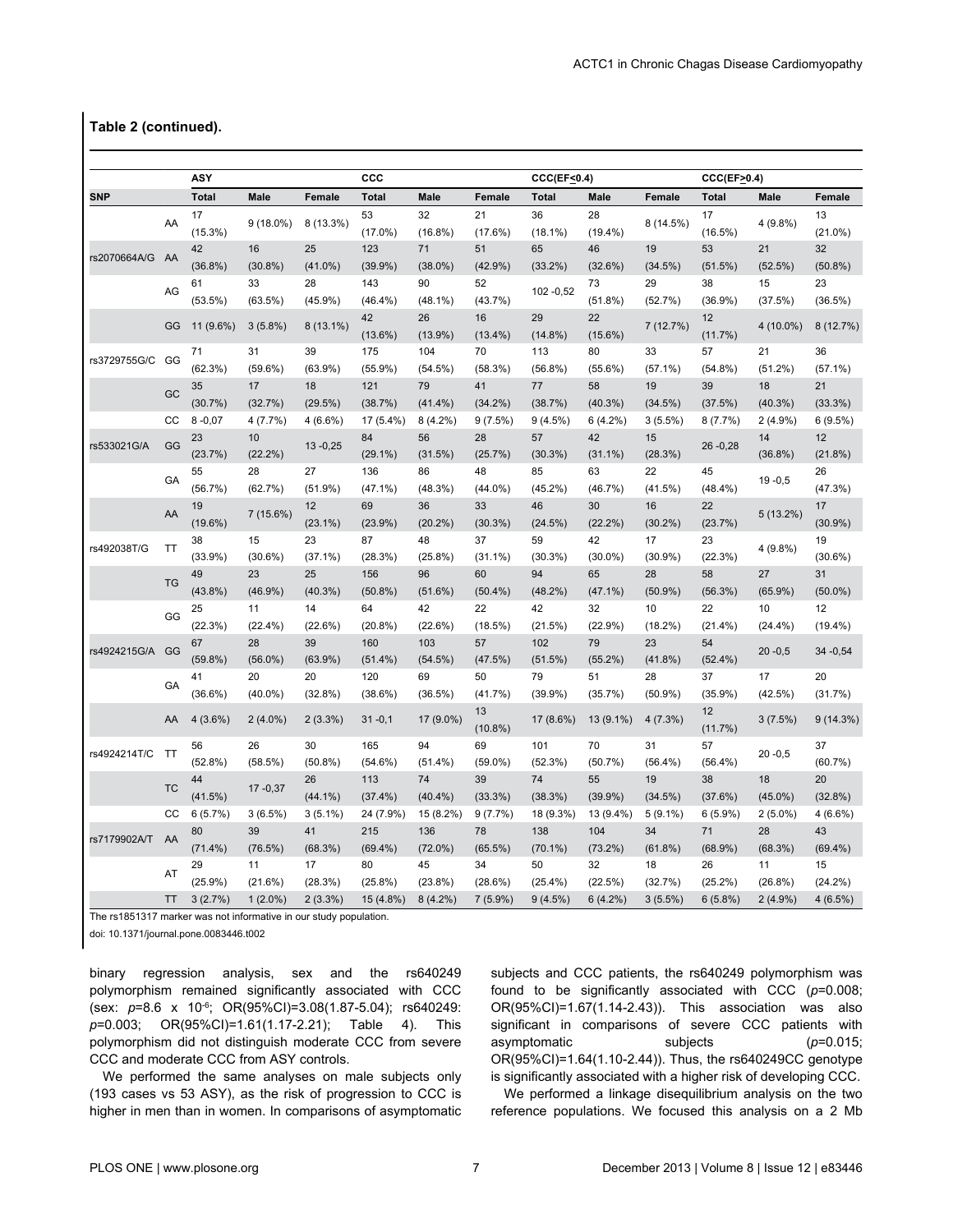**Table 3.** Association studies between CCC and ASY including as covariates the gender and the polymorphism one by one.

| <b>Tag SNP</b> |     | Genotype groups | <b>Association test</b>            |
|----------------|-----|-----------------|------------------------------------|
| rs639735       | C/T | CC vs CT+TT     | p=0.435; OR(95%CI)=1.10(0.88-1.36) |
|                |     | CC vs CT        | p=0.598; OR(95%CI)=1.13(0.71-1.80) |
|                |     | CC vs TT        | p=0.328; OR(95%CI)=1.20(0.83-1.74) |
| rs640249       | C/A | AA vs CA+CC     | p=0.006; OR(95%CI)=1.47(1.11-1.93) |
|                |     | AAvsCA          | p=0.018; OR(95%CI)=2.04(1.13-3.66) |
|                |     | AAvsCC          | p=0.008; OR(95%CI)=1.52(1.11-2.07) |
| rs893130       | AT  | AA vs AT+TT     | p=0.426; OR(95%CI)=1.11(0.86-1.43) |
|                |     | AAvsAT          | p=0.526; OR(95%CI)=1.19(0.70-2.01) |
|                |     | AAvsTT          | p=0.449; OR(95%CI)=1.36(0.61-3.01) |
| rs475786       | C/G | CC vs CG+GG     | p=0.061; OR(95%CI)=1.82(0.97-3.41) |
|                |     | <b>CCvsCG</b>   | p=0.067; OR(95%CI)=1.80(0.96-3.37) |
| rs893131       | T/C | TT vs TC+CC     | p=0.246; OR(95%CI)=1.35(0.83-2.08) |
|                |     | <b>TTvsTC</b>   | p=0.459; OR(95%CI)=1.20(0.75-1.93) |
|                |     | <b>TTvsCC</b>   | p=0.136; OR(95%CI)=1.61(0.86-3.03) |
| rs893132       | T/C | TT vs TC+CC     | p=0.234; OR(95%CI)=1.31(0.84-2.05) |
|                |     | <b>TTvsTC</b>   | p=0.420; OR(95%CI)=1.21(0.76-1.94) |
|                |     | <b>TTvsCC</b>   | p=0.100; OR(95%CI)=1.49(0.93-2.39) |
| rs533225       | A/T | AA vs AT+TT     | p=0.459; OR(95%CI)=1.29(0.66-1.52) |
|                |     | AAvsAT          | p=0.536; OR(95%CI)=1.25(0.62-2.49) |
|                |     | AAvsTT          | p=0.569; OR(95%CI)=1.39(0.44-4.39) |
| rs670957       | G/A | GG vs GA+AA     | p=0.217; OR(95%CI)=1.16(0.91-1.48) |
|                |     | GGvsGA          | p=0.297; OR(95%CI)=1.31(0.79-2.20) |
|                |     | <b>GGvsAA</b>   | p=0.251; OR(95%CI)=1.20(0.88-1.62) |
| rs525720       | G/A | GG vs GA+AA     | p=0.400; OR(95%CI)=1.29(0.72-2.31) |
|                |     | <b>GGvsGA</b>   | p=0.641; OR(95%CI)=1.16(0.63-2.13) |
|                |     | GGvsAA          | p=0.100; OR(95%CI)=2.00(0.88-4.54) |
| rs7166484      | G/A | GG vs GA+AA     | p=0.273; OR(95%CI)=1.13(0.90-1.43) |
|                |     | GGvsGA          | p=0.403; OR(95%CI)=1.15(0.83-1.60) |
|                |     | <b>GGvsAA</b>   | p=0.313; OR(95%CI)=1.28(0.79-2.09) |
| rs2070664      | A/G | AA vs AG+GG     | p=0.401; OR(95%CI)=1.10(0.88-1.38) |
|                |     | AAvsAG          | p=0.226; OR(95%CI)=1.34(0.84-2.14) |
|                |     | AAvsGG          | p=0.529; OR(95%CI)=1.13(0.77-1.66) |
| rs3729755      | G/C | GG vs GC+CC     | p=0.326; OR(95%CI)=1.12(0.90-1.40) |
|                |     | GGvsGC          | p=0.795; OR(95%CI)=1.06(0.68-1.66) |
|                |     | GGvsGC          | p=0.240; OR(95%CI)=1.33(0.83-2.13) |
| rs533021       | G/A | GG vs GA+AA     | p=0.345; OR(95%CI)=1.14(0.87-1.49) |
|                |     | <b>GGvsGA</b>   | p=0.160; OR(95%CI)=1.50(0.85-2.63) |
|                |     | GGvsAA          | p=0.779; OR(95%CI)=1.05(0.74-1.49) |
| rs492038       | T/G | TT vs TG+GG     | p=0.291; OR(95%CI)=1.29(0.80-2.07) |
|                |     | <b>TTvsTG</b>   | p=0.193; OR(95%CI)=1.40(0.84-2.32) |
|                |     | <b>TTvsGG</b>   | p=0.815; OR(95%CI)=1.04(0.76-1.41) |
| rs4924215      | G/A | GG vs GA+AA     | p=0.105; OR(95%CI)=1.22(0.96-1.50) |
|                |     | <b>GGvsGA</b>   | p=0.316; OR(95%CI)=1.27(0.80-2.02) |
|                |     | GGvsAA          | p=0.032; OR(95%CI)=1.82(1.05-3.14) |
| rs4924214      | T/C | TT vs TC+CC     | p=0.766; OR(95%CI)=1.07(0.68-1.68) |
|                |     | <b>TTvsTC</b>   | p=0.586; OR(95%CI)=1.14(0.71-1.82) |
|                |     | <b>TTvsCC</b>   | p=0.540; OR(95%CI)=1.16(0.72-1.88) |
| rs7179902      | A/T | AA vs AT+TT     | p=0.799; OR(95%CI)=1.07(0.65-1.77) |
|                |     | AAvsAT          | p=0.697; OR(95%CI)=1.10(0.67-1.84) |
|                |     | AAvsTT          | p=0.286; OR(95%CI)=1.42(0.75-2.68) |

doi: 10.1371/journal.pone.0083446.t003

region surrounding the rs640249 polymorphism Figure 2. In the CEU reference population, the rs640249 polymorphism was

found to be correlated with three other polymorphisms located in the  $ACTC1$  gene promoter (rs641563:  $r^2=1$ ; rs639735: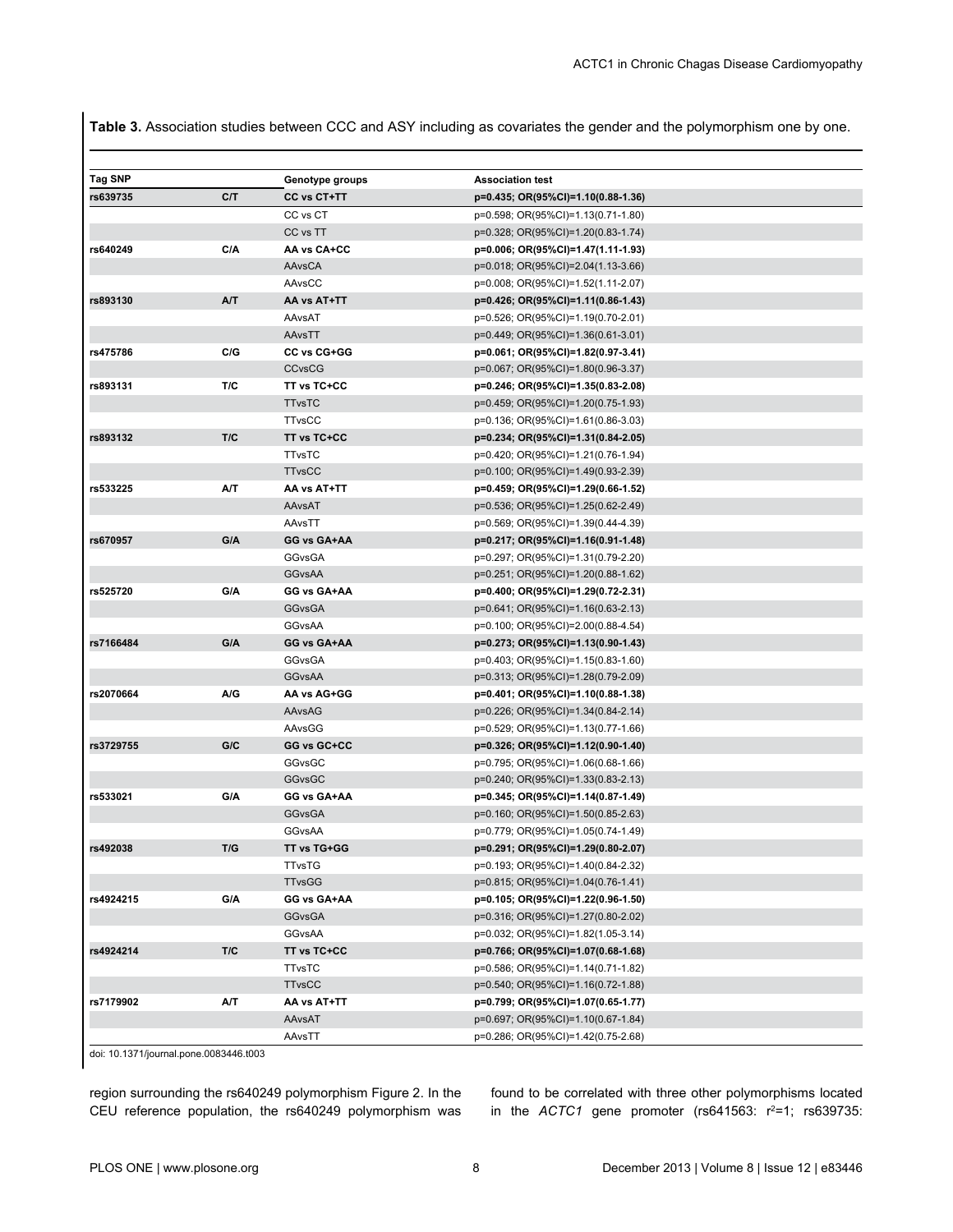**Table 4.** Association studies between CCC with a left ventricular ejection fraction value under 0.4% and ASY including as covariates the gender and the polymorphism one by one.

| Tag SNP   |     | Genotype groups | <b>Association test</b>            |  |
|-----------|-----|-----------------|------------------------------------|--|
| rs639735  | C/T | CC vs CT+TT     | p=0.287; OR(95%CI)=1.14(0.90-1.45) |  |
|           |     | CC vs CT        | p=0.405; OR(95%CI)=1.24(0.75-2.07) |  |
|           |     | CC vs TT        | p=0.292; OR(95%CI)=1.26(0.82-1.92) |  |
| rs640249  | C/A | AA vs CA+CC     | p=0.003; OR(95%CI)=1.61(1.17-2.21) |  |
|           |     | AAvsCA          | p=0.011; OR(95%CI)=2.38(1.22-4.65) |  |
|           |     | AAvsCC          | p=0.004; OR(95%CI)=1.70(1.19-2.44) |  |
| rs893130  | A/T | AA vs AT+TT     | p=0.401; OR(95%CI)=1.13(0.85-1.49) |  |
|           |     | AAvsAT          | p=0.473; OR(95%CI)=2.70(0.69-2.20) |  |
|           |     | AAvsTT          | p=0.523; OR(95%CI)=1.33(0.55-3.19) |  |
| rs475786  | C/G | CC vs CG+GG     | p=0.062; OR(95%CI)=1.92(0.97-3.79) |  |
|           |     | <b>CCvsCG</b>   | p=0.071; OR(95%CI)=1.88(0.95-3.73) |  |
| rs893131  | T/C | TT vs TC+CC     | p=0.540; OR(95%CI)=1.17(0.71-1.95) |  |
|           |     | <b>TTvsTC</b>   | p=0.806; OR(95%CI)=1.07(0.63-1.81) |  |
|           |     | <b>TTvsCC</b>   | p=0.212; OR(95%CI)=1.53(0.78-3.00) |  |
| rs893132  | T/C | TT vs TC+CC     | p=0.163; OR(95%CI)=1.42(0.87-2.34) |  |
|           |     | <b>TTvsTC</b>   | p=0.343; OR(95%CI)=1.29(0.77-2.16) |  |
|           |     | <b>TTvsCC</b>   | p=0.063; OR(95%CI)=1.66(0.97-2.85) |  |
| rs533225  | A/T | AA vs AT+TT     | p=0.774; OR(95%CI)=1.12(0.52-2.38) |  |
|           |     | AAvsAT          | p=0.942; OR(95%CI)=1.03(0.47-2.25) |  |
|           |     | AAvsTT          | p=0.456; OR(95%CI)=1.59(0.47-5.38) |  |
| rs670957  | G/A | GG vs GA+AA     | p=0.087; OR(95%CI)=1.27(0.97-1.66) |  |
|           |     | <b>GGvsGA</b>   | p=0.087; OR(95%CI)=1.65(0.93-2.93) |  |
|           |     | <b>GGvsAA</b>   | p=0.268; OR(95%CI)=1.22(0.86-1.72) |  |
| rs525720  | G/A | GG vs GA+AA     | p=0.613; OR(95%CI)=1.18(0.62-2.23) |  |
|           |     | <b>GGvsGA</b>   | p=0.904; OR(95%CI)=1.04(0.54-2.02) |  |
|           |     | GGvsAA          | p=0.107; OR(95%CI)=2.61(0.81-8.35) |  |
| rs7166484 | G/A | GG vs GA+AA     | p=0.068; OR(95%CI)=1.27(0.98-1.64) |  |
|           |     | GGvsGA          | p=0.247; OR(95%CI)=1.24(0.86-1.77) |  |
|           |     | <b>GGvsAA</b>   | p=0.069; OR(95%CI)=1.65(0.96-2.84) |  |
| rs2070664 | A/G | AA vs AG+GG     | p=0.766; OR(95%CI)=1.04(0.81-1.34) |  |
|           |     | AAvsAG          | p=0.964; OR(95%CI)=1.01(0.60-1.70) |  |
|           |     | AAvsGG          | p=0.239; OR(95%CI)=1.29(0.84-1.97) |  |
| rs3729755 | G/C | GG vs GC+CC     | p=0.504; OR(95%CI)=1.09(0.85-1.39) |  |
|           |     | GGvsGC          | p=0.488; OR(95%CI)=1.20(0.72-2.01) |  |
|           |     | <b>GGvsGC</b>   | p=0.334; OR(95%CI)=1.29(0.77-2.16) |  |
| rs533021  | G/A | GG vs GA+AA     | p=0.040; OR(95%CI)=1.31(1.01-1.69) |  |
|           |     | <b>GGvsGA</b>   | p=0.106; OR(95%CI)=1.66(0.90-3.06) |  |
|           |     | GGvsAA          | p=0.828; OR(95%CI)=1.04(0.72-1.52) |  |
| rs492038  | T/G | TT vs TG+GG     | p=0.591; OR(95%CI)=1.15(0.69-1.93) |  |
|           |     | <b>TTvsTG</b>   | p=0.474; OR(95%CI)=1.22(0.70-2.13) |  |
|           |     | <b>TTvsGG</b>   | p=0.985; OR(95%CI)=1.00(0.72-1.41) |  |
| rs4924215 | G/A | GG vs GA+AA     | p=0.100; OR(95%CI)=1.23(0.96-1.57) |  |
|           |     | GGvsGA          | p=0.209; OR(95%CI)=1.39(0.83-2.31) |  |
|           |     | GGvsAA          | p=0.096; OR(95%CI)=1.66(0.91-3.00) |  |
| rs4924214 | T/C | TT vs TC+CC     | p=0.914; OR(95%CI)=1.03(0.63-1.69) |  |
|           |     | <b>TTvsTC</b>   | p=0.833; OR(95%CI)=1.06(0.63-1.78) |  |
|           |     | <b>TTvsCC</b>   | p=0.351; OR(95%CI)=1.27(0.77-2.10) |  |
| rs7179902 | A/T | AA vs AT+TT     | p=0.647; OR(95%CI)=1.14(0.65-1.99) |  |
|           |     | AAvsAT          | p=0.568; OR(95%CI)=1.18(0.67-2.07) |  |
|           |     | AAvsTT          | p=0.330; OR(95%CI)=1.41(0.71-2.82) |  |

doi: 10.1371/journal.pone.0083446.t004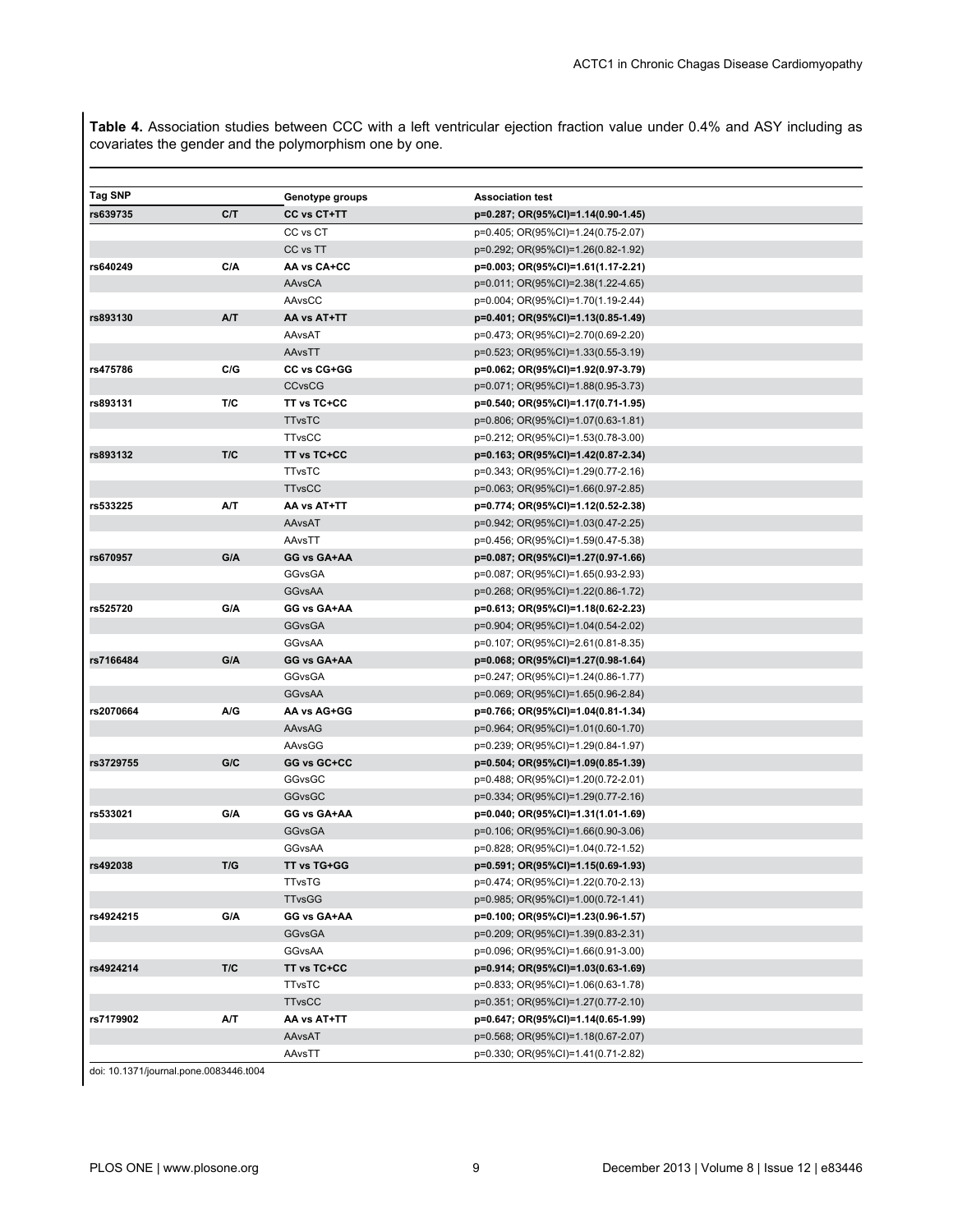

Figure 2

**Figure 2. Correlation analysis for the rs640249 polymorphism in two different reference populations.** Genotype data from the European reference population (CEU) and from the West Africa reference population (YRI) were downloaded from HapMap. A 2 Mb region surrounding the ACTC1 gene was analyzed in these two populations. The data were analyzed with Haploview Software. A) Correlations were assessed by calculating r<sup>2</sup> values. The rs640249 polymorphism was found to be correlated with three other polymorphisms in the CEU reference population (rs641563; rs639735; rs479623). **B**) In the West Africa reference population, the rs640249 polymorphism was correlated only with rs641563. doi: 10.1371/journal.pone.0083446.g002

r<sup>2</sup>=0.76; rs479623: r<sup>2</sup>=0.72; Figure 2A). In the Yoruba reference population, the rs640249 polymorphism was correlated only with the rs641563 polymorphism  $(r^2=0.88)$  (Figure 2B). These three markers are all within 1.5 Kb of the rs640249 polymorphism. Among the asymptomatic individuals, 17.8% of the subjects carried the rs479623CC genotype, 50.5% carried the rs479623TC genotype and 31.8% carried the rs479623TT genotype. In the patient group, 14.1% of the subjects carried the rs479623CC genotype, 51.7% carried the rs479623TC genotype and 34.2% carried the rs479623TT genotype. In the patient group, 17.8% of the subjects carried the rs479623CC genotype, 50.5% carried the rs479623TC genotype and 31.8% carried the rs479623TT genotype. For the rs641563 polymorphism, we compared the subjects carrying the AA genotype with the others. Some trends for association were detected (sex: *p*=0.002; OR(95%CI)=2.11(1.33-3.36); rs641563: *p*=0.078; OR(95%CI)=1.67(0.94-2.97)). Similar results were obtained when we compared severe CCC to ASY (sex: *p*=6.1 x 10-6; OR(95%CI)=3.28(1.96-5.49); rs641563: *p*=0.054; OR(95%CI)=1.90(0.99-3.66)).

We performed a haplotype reconstruction of the study population based on the SNPs rs640249 and rs641563. Four haplotypes were detected with various frequencies: (1) rs640249**C**-rs641563**C**: 58.8%; (2) rs640249**A**-rs641563**A**: 39.1%; (3) rs640249**C**-rs641563**A**: 1.6%; (4) rs640249**A**rs641563**C**: 0.5%. We investigated the relationship between Chagas disease and the two most frequent haplotypes (Figure 3). In a multivariate analysis, including sex and haplotype combination as covariates, comparing CCC patients with asymptomatic subjects, some significant associations were detected (sex: *p*=0.005; OR(95%CI)=1.99(1.24-3.20); haplotype combination: *p*=0.025; OR(95%CI)=1.21(1.02-1.43)) (Figure 3). The rs640249**A**-rs641563**A** haplotype was found to be associated with a lower risk of developing CCC. This haplotype was also shown to be associated with a lower risk of developing CCC in severe cases (sex: *p*=2.5 x 10-5;

OR(95%CI)=3.12(1.84-5.30); haplotype combinations: *p*=0.012; OR(95%CI)=1.27(1.05-1.54)) (Figure 3). The authors had access to a limited number of tissue samples extracted from CCC patients. Thirty three percent were homozygous for the susceptibility haplotype (rs640249**C**-rs641563**C**), 67% were heterozygous and none of them were homozygous for the protective haplotype (rs640249**A**-rs641563**A**).

We enrolled a second independent cohort, including only male subjects, who have a higher risk of progression to CCC. We included 102 cases of CCC, 48 (47%) of whom developed severe chronic cardiomyopathy and 36 asymptomatic subjects. For the rs640249 polymorphism, the susceptibility genotype was carried by 38.6% of the CCC patients, 42.1% of the severe CCC patients and only 30% of the asymptomatic subjects (Figure 4). Similarly, 33.3% of the CCC patients and 35% of the severe CCC patients carried the rs641563 susceptibility genotype whereas 24.1% of the asymptomatic subjects carried this genotype (Figure 4). A haplotype analysis was also performed on this new cohort. Overall, 34.7% of the CCC patients and 37.5% of the severe CCC patients were homozygous for the susceptibility haplotype, whereas only 25% of the asymptomatic subjects carried this haplotype combination (Figure 4). However, although these results confirmed those obtained with the original cohort, the significance threshold for association was not reached, probably due to the size of the replication cohort.

The rs640249 and rs641563 polymorphisms are located in the promoter region. Sequence changes can influence gene expression through the creation or alteration of DNA-binding sites for transcription factors. We performed an *in silico* analysis of these polymorphic loci for potential differences in transcription factor-binding sites (Figure 5). We performed an Electrophoretic mobility shift assay (EMSA) using nuclear extracts from primary human cardiomyocyte culture without ex vivo additional stimulation. We showed that the protective rs640249A allele binds some transcription factors that fail to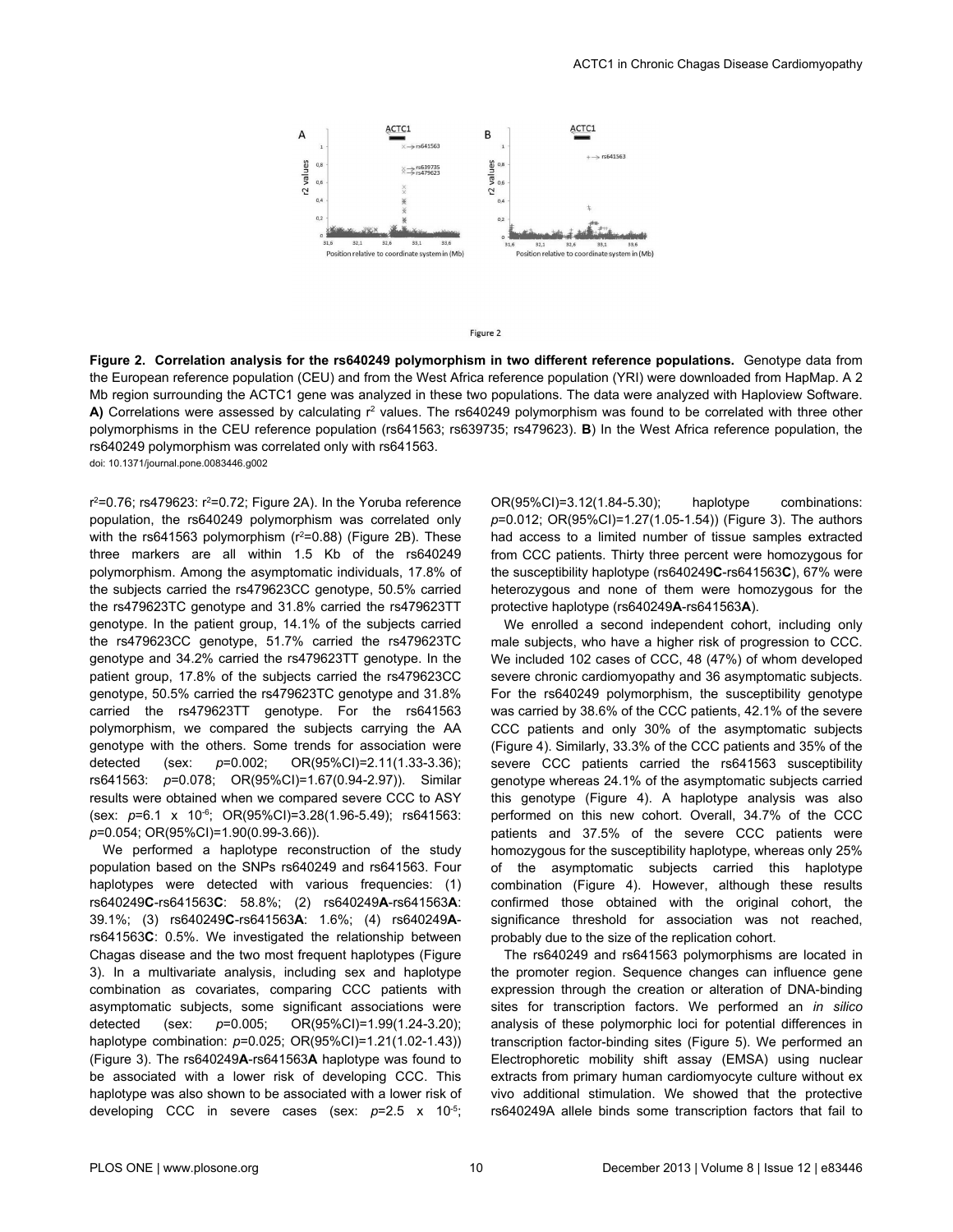

**Figure 3. The rs640249A-rs641563A haplotype is associated with resistance to CCC.** Based on the genotypes obtained, we performed a haplotype analysis of the rs7719175 and rs1800925 polymorphisms. Only three haplotypes were found in our study population: **A**) Distribution of the three main haplotype combinations in the CCC patients and ASY subjects: homozygous rs640249C-rs641563C (black bar); heterozygous rs640249C-rs641563C + rs640249A-rs641563A (gray bar) and homozygous rs640249A-rs641563A (white bar). **B**) Haplotype combinations between cases and controls, taking sex into account. **C**) Distribution of the three main haplotype combinations between patients with severe and moderate CCC, taking sex into account. doi: 10.1371/journal.pone.0083446.g003

bind to the rs640249C allele (Figure 5). No differential binding pattern was detected for the rs641563 polymorphism.

#### **Discussion**

So far, the search for associations between candidate genes with the development of CCC has been focused mainly on genes involved in immune response and inflammation [27]. However, CCC is not a monogenic disease, and it is likely that the progression to overt inflammatory dilated cardiomyopathy may result from the combined effect and inadequate counter regulation of relevant genes. In spite of the important role of direct inflammatory damage, genes involved in the resilience of

myocardial tissue to inflammatory and other kinds of stress could potentially also be involved.

We investigated the hypothesis that the *ACTC1* gene plays an essential role in the development of CCC. A lower level of ACTC1 protein was detected in myocardial tissue from patients with severe CCC than in such tissue from uninfected subjects. Gene expression analysis has also shown the *ACTC1* gene to be under expressed in the myocardium of CCC patients, although not to a statistically significant extent. Our finding that the myocardium of CCC patients contains lower ACTC1 protein than control myocardial tissue is consistent with the findings of Jiang et al. (2010) for congenital heart disease. They found that low levels of *ACTC1* mRNA and protein were strongly correlated with cardiomyocyte apoptosis, as assessed by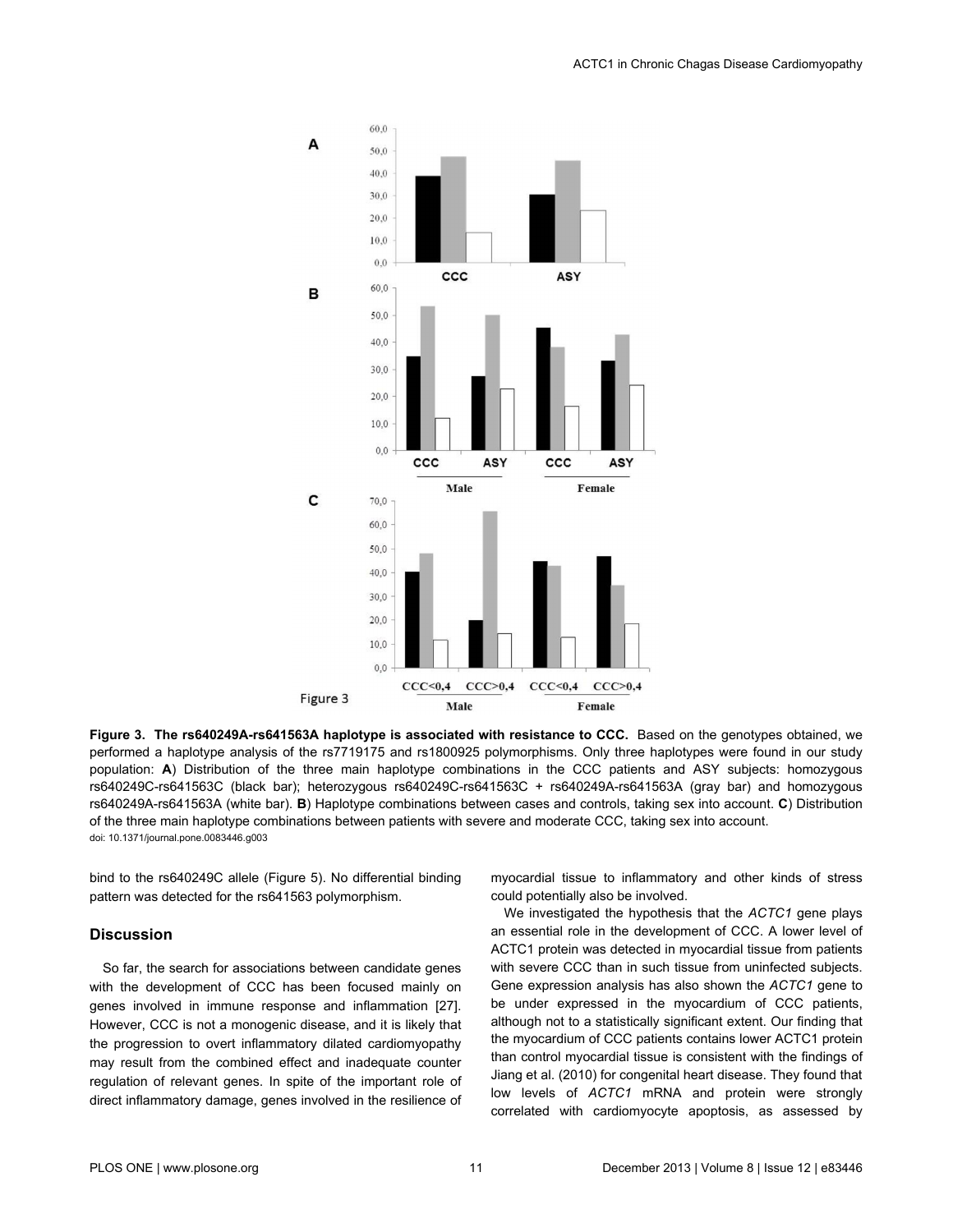

**Figure 4. The same trends for association were detected in a small, independent replication cohort.** The two main polymorphisms, rs640249 and rs641563, were genotyped in the independent replication cohort. This second cohort focused exclusively on male patients with Chagas disease, who have a higher risk of progression to CCC. This replication cohort included asymptomatic (*n* = 36) and CCC patients (*n* = 102). Of the 106 patients with CCC, 48 had severe ventricular dysfunction (left ventricular ejection fraction <40%). The rs640249 genotype distribution is illustrated in A. The results for the rs641563 polymorphism are in B. Haplotype analysis was then performed in C. doi: 10.1371/journal.pone.0083446.g004

TUNEL staining [33]. Tostes et al. demonstrated the occurrence of significantly higher than normal levels of cardiomyocyte apoptosis in myocardial tissue from severe CCC cases [34]. The finding that a forced reduction of *ACTC1* expression in cardiomyocytes leads to higher levels of apoptosis [33] and consequently cardiomyocyte loss [35] indicates a possible explanation for the involvement of reduced ACTC1 protein levels in ventricular dysfunction in CCC. Although the possible mechanisms involved in actin deficiencyinduced cardiomyocyte apoptosis are still unknown, actin:myosin stochiometry imbalance is one possible mechanism whereby reduced actin levels would lead to cardiomyocyte apoptosis and, possibly, reduced ventricular function. Beall et al. (1989) have shown that actin deficiency and the resulting stoichiometry imbalance can significantly affect proper sarcomere formation with ensuing functional implications in striated muscle in the *Drosophila* model [48]. It has recently been reported that alpha-cardiac actin binds to

titin and telethonin, along with several other signaling proteins in the Z-disc region of the sarcomere, which is now known to be the sarcomeric mechanosensor, responsible for downstream signal transduction [49]. It has been shown in murine models that the Z-disc actin-binding protein telethonin links mechanical and other sarcomere stress with cardiomyocyte apoptosis via direct interaction with the propapoptotic p53 protein [50]. It is conceivable that reduced levels of alpha-cardiac actin could impact on Z-disc mechanosensor function and thereby enhance cardiomyocyte apoptosis.

We investigated the possibility that polymorphisms in or around the *ACTC1* gene control susceptibility to CCC. We found a significant association between the rs640249 polymorphism and CCC, which was confirmed when we compared severe CCC patients with ASY controls. The rs640249C allele was found to be associated with susceptibility to CCC, whereas the rs640249A allele was associated with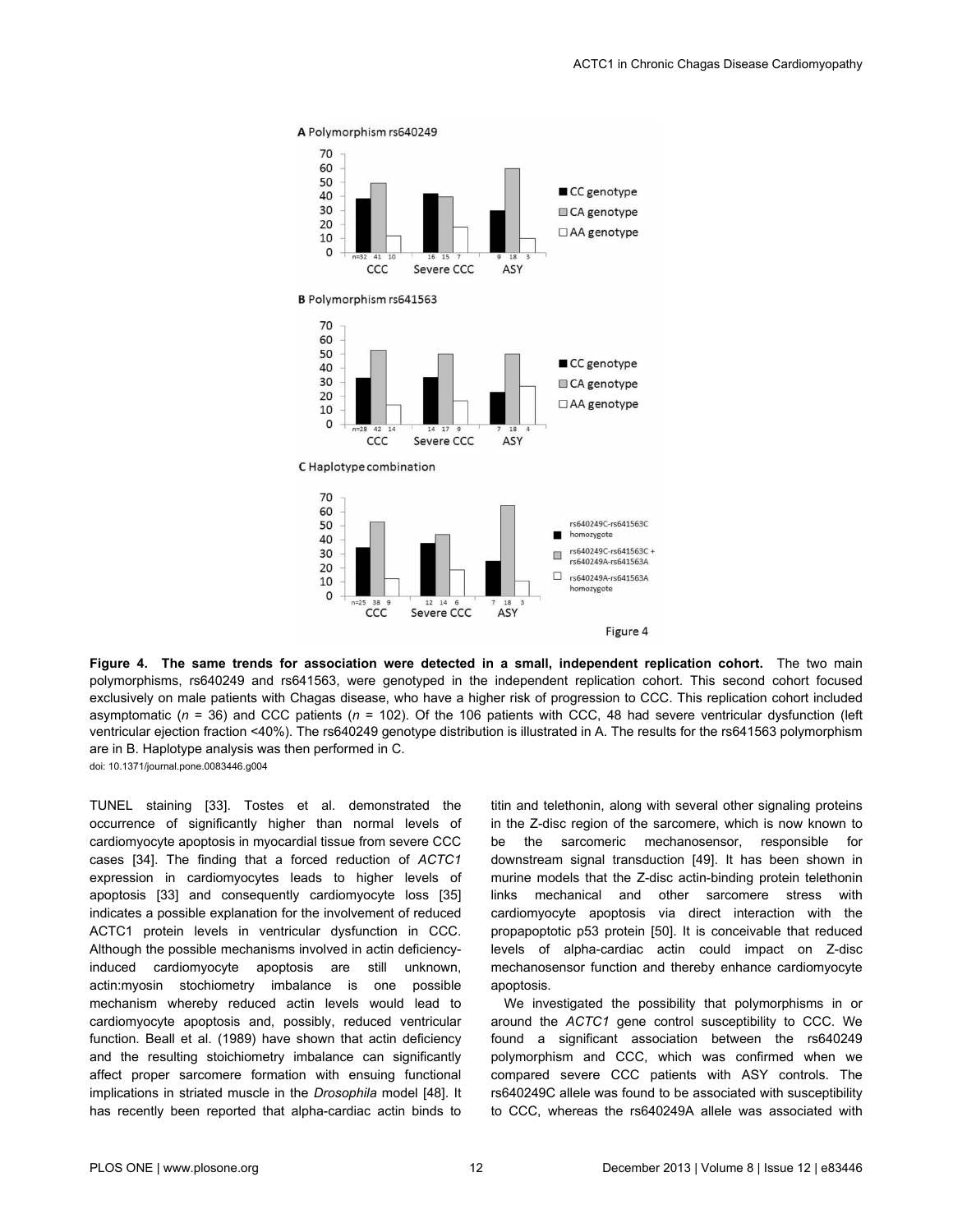

**Figure 5.** *In silico* **analysis predicted differential binding patterns for rs640249 and rs641563 polymorphisms. Gel shift experiment has confirmed this differential binding for rs640249 polymorphism.** The probability of these polymorphisms creating or altering DNA–protein interaction was determined by in silico analysis ([http://www.gene-regulation.com/cgi-bin/pub/](http://www.gene-regulation.com/cgi-bin/pub/programs/match/bin/match.cgi) [programs/match/bin/match.cgi](http://www.gene-regulation.com/cgi-bin/pub/programs/match/bin/match.cgi)). An 75% threshold score (similarity matrix) was used. For each polymorphism (A, rs1800925; B, rs641563) putative bindings are described. The similarity matrix score is indicated in brackets. **C**: Electrophoretic mobility shift assays were performed in vitro as described in Materials and Methods. A differential binding pattern was detected for the rs640249A allele.

doi: 10.1371/journal.pone.0083446.g005

resistance to CCC development. This is the first polymorphism in a gene encoding a structural heart protein to be associated with progression of Chronic Chagas disease, implying that genetically determined heart tissue fragility may play a role in pathogenesis and development of CCC. Moreover, the rs640249 polymorphism was correlated with three neighboring polymorphisms (rs641563, rs639735 and rs479623). Only one of these markers (rs641563) was also associated with CCC development. This marker, like rs640249, could not distinguish between moderate and severe cases of CCC. A haplotype analysis, based on the genotype of these two markers, led to the identification of a susceptibility haplotype (rs640249**C**rs641563**C**) and a protective haplotype (rs640249**A**rs641563**A**).

The results presented here are not corrected for multiple comparisons. We performed correction according to Nyholt's procedure [45,46]. Only the rs640219 polymorphism remains significantly associated on the main cohort and this one seems to be functional. Indeed, our results with the EMSA assay indicate that the rs640249 polymorphism affects the binding of regulatory elements, such as transcriptional factors, in the promoter regions of the *ACTC1* gene. Our *in silico* analysis indicate some candidate transcription factors that could potentially bind differentially to the sequences of the two allelic forms. Given the importance of ACTC1 expression for proper cardiac muscle function, the rs640249 polymorphism may contribute to disease severity. The protein level decrease (-64 %) in the myocardium of CCC patients than in myocardial samples from individuals without cardiomyopathies is completely in agreement with the available data obtained on acute in syrian hamster model [36].

However, the association test results remain borderline after correction for multiple testing. The same trend of association was detected on our independent replication cohort. The p values that we obtained are modest either by the fact that the size of our cohort is limited (even if it is one of the largest described so far) or by the fact that the impact of the polymorphism on the development of severe cardiomyopathy is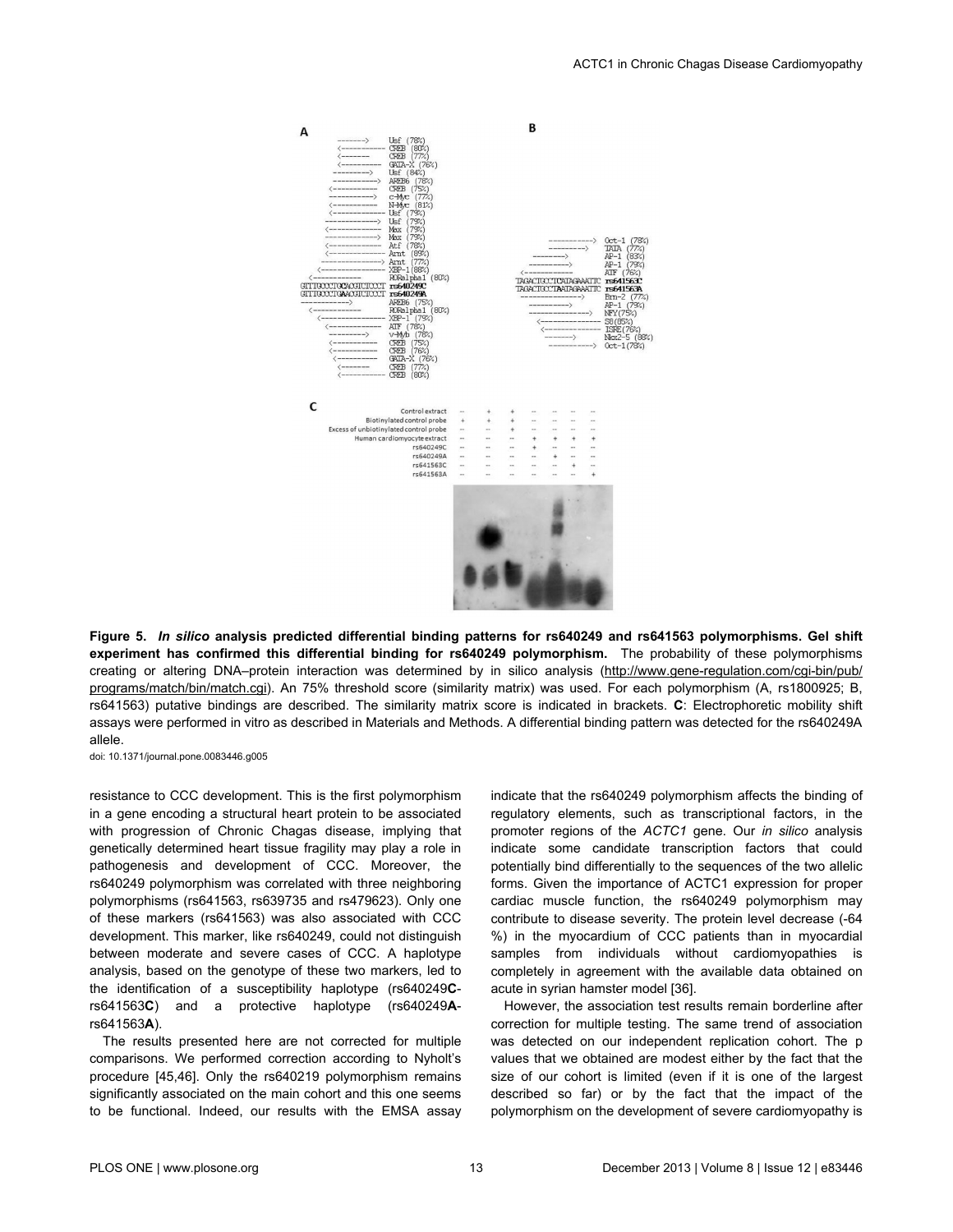limited. However, it is important to notice that the proteomic analysis, genetic association tests, haplotype analysis and EMSA experiment data are going in the same way. Authors think that it will be better to confirm these results in another large independent cohort or in other etiologies of myocarditis and inflammatory cardiomyopathy, such as viral myocarditis and post-viral cardiomyopathy.

To our knowledge, this is the first demonstration of a putative association between polymorphisms in a non-inflammatory/ immune response gene – and in this case, a structural cardiac sarcomeric protein-encoding gene and susceptibility to CCC. Proinflammatory cytokines that are found to be upregulated in plasma and heart tissue of heart failure [51] and CCC patients [52] can promote cardiomyocyte apoptosis. Since reduced transcription levels of cardiac actin have been associated with increased susceptibility to apoptosis, it is conceivable that increased levels of inflammatory cytokines, secondary to environmental or genetic causes could differentially affect cardiomyocyte function in carriers of either allelic form of the ACTC1 gene. Hypothetically, the interaction of polymorphisms controlling inflammatory cytokines with that of cardiomyocyte alpha-cardiac actin could act synergistically, leading to different levels if cardiomyocyte apoptosis among chronic Chagas cardiomyopathy patients. Thus, in addition to inflammation, genetically determined myocardial resilience may be an important factor for progression to CCC. In this analysis, the odd ratio values for the associated markers remain modest similar to the previous candidate gene analyses. Increase sample sizes will permit to test all the associated genes on the same population and define the relative contribution of each gene.

Taken together, these reports may suggest that variations in the expression of the *ACTC1* gene may play an important role in the pathogenesis of Chagas disease cardiomyopathy.

#### **Supporting Information**

**Figure S1. Relative quantification of alpha-cardiac actin 1 (ACTC1) by immunoblotting (duplicate analysis).** Myocardial samples were obtained from the left ventricular free wall of the hearts of patients with severe CCC and end-stage

#### **References**

- 1. Salvatella R (2007) Andean subregional Chagas disease area and the Andean initiative of Chagas disease. Mem Inst Oswaldo Cruz 102 Suppl 1: 39-40. doi[:10.1590/S0074-02762007005000105](http://dx.doi.org/10.1590/S0074-02762007005000105). PubMed: [17906804.](http://www.ncbi.nlm.nih.gov/pubmed/17906804)
- 2. Kirchhoff LV, Weiss LM, Wittner M, Tanowitz HB (2004) Parasitic diseases of the heart. Front Biosci 9: 706-723. doi:[10.2741/1255.](http://dx.doi.org/10.2741/1255) PubMed: [14766402.](http://www.ncbi.nlm.nih.gov/pubmed/14766402)
- 3. Schofield CJ, Jannin J, Salvatella R (2006) The future of Chagas disease control. Trends Parasitol 22: 583-588. doi:[10.1016/j.pt.](http://dx.doi.org/10.1016/j.pt.2006.09.011) [2006.09.011.](http://dx.doi.org/10.1016/j.pt.2006.09.011) PubMed: [17049308.](http://www.ncbi.nlm.nih.gov/pubmed/17049308)
- 4. Dias E, Laranja FS, Miranda A, Nobrega G (1956) Chagas' disease; a clinical, epidemiologic, and pathologic study. Circulation 14: 1035-1060. doi:[10.1161/01.CIR.14.6.1035](http://dx.doi.org/10.1161/01.CIR.14.6.1035). PubMed: [13383798](http://www.ncbi.nlm.nih.gov/pubmed/13383798).
- 5. Martin UO, Afchain D, de Marteleur A, Ledesma O, Capron A (1987) Circulating immune complexes in different developmental stages of Chagas' disease. Medicina (B Aires) 47: 159-162.
- 6. Coura JR (2007) Chagas disease: what is known and what is needed- a background article. Mem Inst Oswaldo Cruz 102 Suppl 1: 113-122. PubMed: [17992371.](http://www.ncbi.nlm.nih.gov/pubmed/17992371)

heart failure, at the time of heart transplantation. Samples from five hearts from CCC patients (at least two positive results in three independent anti-*T*. *cruzi* serology tests, as indicated above), and from healthy hearts from organ donors not used for transplantation for technical reasons were used. Immunoblotting and protein quantification were done in duplicate. The immunoblot and the protein quantification result of the second experiment are presented here. The central line represents the median. Representative results from two experiments are shown here. A Mann-Whitney test was performed and differences were considered significant if *P*<0.001. (TIF)

**Table S1. Characteristics of heart sample donors.** EF: Ejection Fraction (reference value: ≥55%), LVDD: *Left Ventricular Diastolic Diameter* (reference value: 39-53mm). N: individuals without cardiomyopathies, CCC: chronic Chagas disease cardiomyopathy. nd: not done. (DOCX)

#### **Acknowledgements**

PCT, LGN and AFF hold fellowships from the São Paulo State Research Funding Agency, FAPESP. ECN and JK have received a Council for Scientific and Technological Development - CNPq productivity award. CC is a recipient of a temporary professor position supported by the French consulate in Brazil and the University of São Paulo (USP). We thank for the access to the genotyping platform (Denis Milan, Cecile Donnadieu, and Frederic Martins).

#### **Author Contributions**

Conceived and designed the experiments: JK ACP ECN CC. Performed the experiments: AFF PCT AK HG AL. Analyzed the data: AFF PCT ECN CC. Contributed reagents/materials/ analysis tools: BMI CWP BS LHTW LGN PB FD SA AS ED JAMN MH MS AF EAB ANS AIF RHBS VR ACP. Wrote the manuscript: ECN CC.

- 7. Mady C, Cardoso RH, Barretto AC, da Luz PL, Bellotti G et al. (1994) Survival and predictors of survival in patients with congestive heart failure due to Chagas' cardiomyopathy. Circulation 90: 3098-3102. doi: [10.1161/01.CIR.90.6.3098.](http://dx.doi.org/10.1161/01.CIR.90.6.3098) PubMed: [7994859.](http://www.ncbi.nlm.nih.gov/pubmed/7994859)
- 8. Bestetti RB, Muccillo G (1997) Clinical course of Chagas' heart disease: a comparison with dilated cardiomyopathy. Int J Cardiol 60: 187-193. doi[:10.1016/S0167-5273\(97\)00083-1.](http://dx.doi.org/10.1016/S0167-5273(97)00083-1) PubMed: [9226290.](http://www.ncbi.nlm.nih.gov/pubmed/9226290)
- 9. Pereira Barretto AC, Mady C, Arteaga-Fernandez E, Stolf N, Lopes EA et al. (1986) Right ventricular endomyocardial biopsy in chronic Chagas' disease. Am Heart J 111: 307-312. doi: [10.1016/0002-8703\(86\)90144-4](http://dx.doi.org/10.1016/0002-8703(86)90144-4). PubMed: [3946173](http://www.ncbi.nlm.nih.gov/pubmed/3946173).
- 10. Higuchi ML, De Morais CF, Pereira Barreto AC, Lopes EA, Stolf N et al. (1987) The role of active myocarditis in the development of heart failure in chronic Chagas' disease: a study based on endomyocardial biopsies. Clin Cardiol 10: 665-670. doi[:10.1002/clc.4960101113.](http://dx.doi.org/10.1002/clc.4960101113) PubMed: [3677499.](http://www.ncbi.nlm.nih.gov/pubmed/3677499)
- 11. Ribeirao M, Pereira-Chioccola VL, Renia L, Fragata Filho Augusto A, Schenkman S et al. (2000) Chagasic patients develop a type 1 immune response to Trypanosoma cruzi trans-sialidase. Parasite Immunol 22: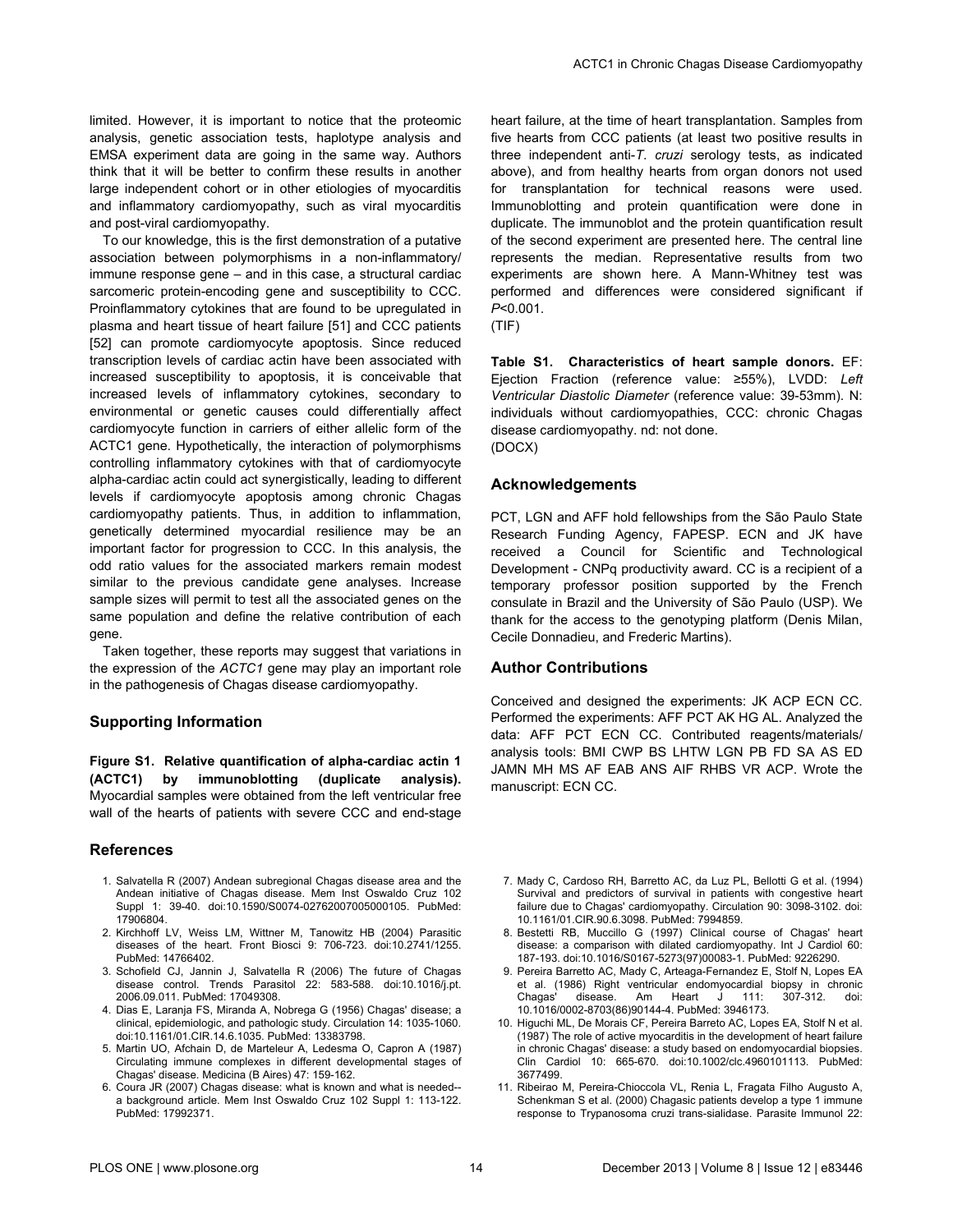- 12. Abel LC, Rizzo LV, Ianni B, Albuquerque F, Bacal F et al. (2001) Chronic Chagas' disease cardiomyopathy patients display an increased IFN-gamma response to Trypanosoma cruzi infection. J Autoimmun 17: 99-107. doi:[10.1006/jaut.2001.0523](http://dx.doi.org/10.1006/jaut.2001.0523). PubMed: [11488642](http://www.ncbi.nlm.nih.gov/pubmed/11488642).
- 13. Teixeira MM, Gazzinelli RT, Silva JS (2002) Chemokines, inflammation and Trypanosoma cruzi infection. Trends Parasitol 18: 262-265. doi: [10.1016/S1471-4922\(02\)02283-3](http://dx.doi.org/10.1016/S1471-4922(02)02283-3). PubMed: [12036740](http://www.ncbi.nlm.nih.gov/pubmed/12036740).
- 14. Ferreira RC, Ianni BM, Abel LC, Buck P, Mady C, et al. (2003) Increased plasma levels of tumor necrosis factor-alpha in asymptomatic/"indeterminate" and Chagas disease cardiomyopathy patients. Mem Inst Oswaldo Cruz 98: 407-11.
- 15. Talvani A, Rocha MO, Barcelos LS, Gomes YM, Ribeiro AL et al. (2004) Elevated concentrations of CCL2 and tumor necrosis factoralpha in chagasic cardiomyopathy. Clin Infect Dis 38: 943-950. doi: [10.1086/381892](http://dx.doi.org/10.1086/381892). PubMed: [15034825](http://www.ncbi.nlm.nih.gov/pubmed/15034825).
- 16. Nogueira LG, Santos RH, Ianni BM, Fiorelli AI, Mairena EC et al. (2012) Myocardial Chemokine Expression and Intensity of Myocarditis in Chagas Cardiomyopathy Are Controlled by Polymorphisms in CXCL9 and CXCL10. PLoS Negl Trop. Drosophila Inf Service 6: e1867.
- 17. Cunha-Neto E, Dzau VJ, Allen PD, Stamatiou D, Benvenutti L et al. (2005) Cardiac gene expression profiling provides evidence for cytokinopathy as a molecular mechanism in Chagas' disease cardiomyopathy. Am J Pathol 167: 305-313. doi[:10.1016/](http://dx.doi.org/10.1016/S0002-9440(10)62976-8) [S0002-9440\(10\)62976-8.](http://dx.doi.org/10.1016/S0002-9440(10)62976-8) PubMed: [16049318.](http://www.ncbi.nlm.nih.gov/pubmed/16049318)
- 18. Riol-Blanco L, Sánchez-Sánchez N, Torres A, Tejedor A, Narumiya S et al. (2005) The chemokine receptor CCR7 activates in dendritic cells two signaling modules that independently regulate chemotaxis and migratory speed. J Immunol 174: 4070-4080. PubMed: [15778365.](http://www.ncbi.nlm.nih.gov/pubmed/15778365)
- 19. Sakai N, Wada T, Yokoyama H, Lipp M, Ueha S et al. (2006) Secondary lymphoid tissue chemokine (SLC/CCL21)/CCR7 signaling regulates fibrocytes in renal fibrosis. Proc Natl Acad Sci U S A 103: 14098-14103. doi[:10.1073/pnas.0511200103](http://dx.doi.org/10.1073/pnas.0511200103). PubMed: [16966615](http://www.ncbi.nlm.nih.gov/pubmed/16966615).
- 20. Reddy VS, Harskamp RE, van Ginkel MW, Calhoon J, Baisden CE et al. (2008) Interleukin-18 stimulates fibronectin expression in primary human cardiac fibroblasts via PI3K-Akt-dependent NF-kappaB activation. J Cell Physiol 215: 697-707. doi:[10.1002/jcp.21348.](http://dx.doi.org/10.1002/jcp.21348) PubMed: [18064631.](http://www.ncbi.nlm.nih.gov/pubmed/18064631)
- 21. Kubota T, Bounoutas GS, Miyagishima M, Kadokami T, Sanders VJ et al. (2000) Soluble tumor necrosis factor receptor abrogates myocardial inflammation but not hypertrophy in cytokine-induced cardiomyopathy. Circulation 101: 2518-2525. doi[:10.1161/01.CIR.101.21.2518](http://dx.doi.org/10.1161/01.CIR.101.21.2518). PubMed: [10831527.](http://www.ncbi.nlm.nih.gov/pubmed/10831527)
- 22. Reifenberg K, Lehr HA, Torzewski M, Steige G, Wiese E et al. (2007) Interferon-gamma induces chronic active myocarditis and cardiomyopathy in transgenic mice. Am J Pathol 171: 463-472. doi: [10.2353/ajpath.2007.060906.](http://dx.doi.org/10.2353/ajpath.2007.060906) PubMed: [17556594.](http://www.ncbi.nlm.nih.gov/pubmed/17556594)
- 23. Bilate AM, Salemi VM, Ramires FJ, de Brito T, Silva AM et al. (2003) The Syrian hamster as a model for the dilated cardiomyopathy of Chagas' disease: a quantitative echocardiographical and histopathological analysis. Microbes Infect 5: 1116-1124. doi[:10.1016/](http://dx.doi.org/10.1016/j.micinf.2003.07.001) [j.micinf.2003.07.001](http://dx.doi.org/10.1016/j.micinf.2003.07.001). PubMed: [14554253](http://www.ncbi.nlm.nih.gov/pubmed/14554253).
- 24. Zicker F, Smith PG, Netto JC, Oliveira RM, Zicker EM (1990) Physical activity, opportunity for reinfection, and sibling history of heart disease as risk factors for Chagas' cardiopathy. Am J Trop Med Hyg 43: 498-505. PubMed: [2240374](http://www.ncbi.nlm.nih.gov/pubmed/2240374).
- 25. Ramasawmy R, Cunha-Neto E, Fae KC, Martello FG, Müller NG et al. (2006) The monocyte chemoattractant protein-1 gene polymorphism is associated with cardiomyopathy in human chagas disease. Clin Infect Dis 43: 305-311. doi[:10.1086/505395.](http://dx.doi.org/10.1086/505395) PubMed: [16804844.](http://www.ncbi.nlm.nih.gov/pubmed/16804844)
- 26. Cunha-Neto E, Nogueira LG, Teixeira PC, Ramasawmy R, Drigo SA et al. (2009) Immunological and non-immunological effects of cytokines and chemokines in the pathogenesis of chronic Chagas disease cardiomyopathy. Mem Inst Oswaldo Cruz 104 Suppl 1: 252-258. doi: [10.1590/S0074-02762009000900032.](http://dx.doi.org/10.1590/S0074-02762009000900032) PubMed: [19753481.](http://www.ncbi.nlm.nih.gov/pubmed/19753481)
- 27. Teixeira PC, Frade AF, Nogueira LG, Kalil J, Chevillard C et al. (2012) Pathogenesis of Chagas disease cardiomyopathy. World Journal-- Clinical Infectious Diseases 2: 39-53. doi:[10.5495/wjcid.v2.i3.39.](http://dx.doi.org/10.5495/wjcid.v2.i3.39)
- 28. Ahmad F, Seidman JG, Seidman CE (2005) The genetic basis for cardiac remodeling. Annu Rev Genomics Hum Genet 6: 185-216. doi: [10.1146/annurev.genom.6.080604.162132.](http://dx.doi.org/10.1146/annurev.genom.6.080604.162132) PubMed: [16124859.](http://www.ncbi.nlm.nih.gov/pubmed/16124859)
- 29. Dellefave L, McNally EM (2010) The genetics of dilated cardiomyopathy. Curr Opin Cardiol 25: 198-204. doi:[10.1097/HCO.](http://dx.doi.org/10.1097/HCO.0b013e328337ba52) [0b013e328337ba52.](http://dx.doi.org/10.1097/HCO.0b013e328337ba52) PubMed: [20186049.](http://www.ncbi.nlm.nih.gov/pubmed/20186049)
- 30. Lu MH, DiLullo C, Schultheiss T, Holtzer S, Murray JM et al. (1992) The vinculin/sarcomeric-alpha-actinin/alpha-actin nexus in cultured cardiac

myocytes. J Cell Biol 117: 1007-1022. doi[:10.1083/jcb.117.5.1007](http://dx.doi.org/10.1083/jcb.117.5.1007). PubMed: [1577864.](http://www.ncbi.nlm.nih.gov/pubmed/1577864)

- 31. Gregorio CC (1997) Models of thin filament assembly in cardiac and skeletal muscle. Cell Struct Funct 22: 191-195. doi:[10.1247/csf.22.191](http://dx.doi.org/10.1247/csf.22.191). PubMed: [9113406.](http://www.ncbi.nlm.nih.gov/pubmed/9113406)
- 32. Olson TM, Michels VV, Thibodeau SN, Tai YS, Keating MT (1998) Actin mutations in dilated cardiomyopathy, a heritable form of heart failure. Science 280: 750-752. doi:[10.1126/science.280.5364.750](http://dx.doi.org/10.1126/science.280.5364.750). PubMed: [9563954.](http://www.ncbi.nlm.nih.gov/pubmed/9563954)
- 33. Jiang HK, Qiu GR, Li-Ling J, Xin N, Sun KL (2010) Reduced ACTC1 expression might play a role in the onset of congenital heart disease by inducing cardiomyocyte apoptosis. Circ J 74: 2410-2418. doi[:10.1253/](http://dx.doi.org/10.1253/circj.CJ-10-0234) [circj.CJ-10-0234](http://dx.doi.org/10.1253/circj.CJ-10-0234). PubMed: [20962418](http://www.ncbi.nlm.nih.gov/pubmed/20962418).
- 34. Tostes S Jr, Rocha-Rodrigues D, de Araujo Pereira G, Rodrigues V (2005) Myocardiocyte apoptosis in heart failure in chronic Chagas' disease. Int J Cardiol 99: 233-7.
- 35. Foo RS, Mani K, Kitsis RN (2005) Death begets failure in the heart. J Clin Invest 115: 565-571. doi:[10.1172/JCI24569.](http://dx.doi.org/10.1172/JCI24569) PubMed: [15765138.](http://www.ncbi.nlm.nih.gov/pubmed/15765138)
- 36. Bilate AM, Teixeira PC, Ribeiro SP, Brito Td, Silva AM et al. (2008) Distinct outcomes of Trypanosoma cruzi infection in hamsters are related to myocardial parasitism, cytokine/chemokine gene expression, and protein expression profile. J Infect Dis 198: 614-623. doi: [10.1086/590347](http://dx.doi.org/10.1086/590347). PubMed: [18598198](http://www.ncbi.nlm.nih.gov/pubmed/18598198).
- 37. Jorge MT, Macedo TA, Janones RS, Carizzi DP, Heredia RA et al. (2003) Types of arrhythmia among cases of American trypanosomiasis, compared with those in other cardiology patients. Ann Trop Med Parasitol 97: 139-148. doi[:10.1179/000349803235001561.](http://dx.doi.org/10.1179/000349803235001561) PubMed: [12803869.](http://www.ncbi.nlm.nih.gov/pubmed/12803869)
- 38. van Veldhuisen DJ, Linssen GC, Jaarsma T, van Gilst WH, Hoes AW et al. (2013) B-type natriuretic peptide and prognosis in heart failure patients with preserved and reduced ejection fraction. J Am Coll Cardiol 61: 1498-1506. doi:[10.1016/j.jacc.2012.12.044.](http://dx.doi.org/10.1016/j.jacc.2012.12.044) PubMed: [23500300.](http://www.ncbi.nlm.nih.gov/pubmed/23500300)
- 39. Januzzi JL Jr (2013) Natriuretic peptides, ejection fraction, and prognosis: parsing the phenotypes of heart failure. J Am Coll Cardiol 61: 1507-1509. doi[:10.1016/S0735-1097\(13\)61507-7.](http://dx.doi.org/10.1016/S0735-1097(13)61507-7) PubMed: [23500284.](http://www.ncbi.nlm.nih.gov/pubmed/23500284)
- 40. Teixeira PC, Santos RH, Fiorelli AI, Bilate AM, Benvenuti LA et al. (2011) Selective decrease of components of the creatine kinase system and ATP synthase complex in chronic Chagas disease cardiomyopathy. PLoS Negl Trop. Drosophila Inf Service 5: e1205.
- 41. Schmittgen TD, Livak KJ (2008) Analyzing real-time PCR data by the comparative C(T). Methods - Nat Protoc 3: 1101-1108. doi[:10.1038/](http://dx.doi.org/10.1038/nprot.2008.73) [nprot.2008.73.](http://dx.doi.org/10.1038/nprot.2008.73)
- 42. Barretto AC, Arteaga E, Mady C, Ianni BM, Bellotti G et al. (1993) Male sex. Prognostic factor in Chagas' disease. Arq Bras Cardiol 60: 225-227. PubMed: [8311729](http://www.ncbi.nlm.nih.gov/pubmed/8311729).
- 43. Faé KC, Drigo SA, Cunha-Neto E, Ianni B, Mady C et al. (2000) HLA and beta-myosin heavy chain do not influence susceptibility to Chagas disease cardiomyopathy. Microbes Infect 2: 745-751. doi[:10.1016/](http://dx.doi.org/10.1016/S1286-4579(00)00501-3) [S1286-4579\(00\)00501-3.](http://dx.doi.org/10.1016/S1286-4579(00)00501-3) PubMed: [10955954.](http://www.ncbi.nlm.nih.gov/pubmed/10955954)
- 44. Basquiera AL, Sembaj A, Aguerri AM, Omelianiuk M, Guzmán S et al. (2003) Risk progression to chronic Chagas cardiomyopathy: influence of male sex and of parasitaemia detected by polymerase chain reaction. Heart 89: 1186-1190. doi:[10.1136/heart.89.10.1186](http://dx.doi.org/10.1136/heart.89.10.1186). PubMed: [12975414.](http://www.ncbi.nlm.nih.gov/pubmed/12975414)
- 45. Nyholt DR (2004) A simple correction for multiple testing for singlenucleotide polymorphisms in linkage disequilibrium with each other. Am J Hum Genet 74: 765-769. doi[:10.1086/383251.](http://dx.doi.org/10.1086/383251) PubMed: [14997420.](http://www.ncbi.nlm.nih.gov/pubmed/14997420)
- 46. Nyholt DR (2005) Evaluation of Nyholt's procedure for multiple testing correction - author's reply. Hum Hered 60: 61-62. doi: [10.1159/000087919.](http://dx.doi.org/10.1159/000087919) PubMed: [16137994.](http://www.ncbi.nlm.nih.gov/pubmed/16137994)
- 47. Isnard A, Kouriba B, Doumbo O, Chevillard C (2011) Association of rs7719175, located in the IL13 gene promoter, with Schistosoma haematobium infection levels and identification of a susceptibility haplotype. Genes Immun 12: 31-39. PubMed: [20861864](http://www.ncbi.nlm.nih.gov/pubmed/20861864).
- 48. Beall CJ, Sepanski MA, Fyrberg EA (1989) Genetic dissection of Drosophila myofibril formation: effects of actin and myosin heavy chain null alleles. Genes Dev 3: 131-140. doi:[10.1101/gad.3.2.131.](http://dx.doi.org/10.1101/gad.3.2.131) PubMed: [2714648.](http://www.ncbi.nlm.nih.gov/pubmed/2714648)
- 49. Krüger M, Linke WA (2009) Titin-based mechanical signalling in normal and failing myocardium. J Mol Cell Cardiol 46: 490-498. doi[:10.1016/](http://dx.doi.org/10.1016/j.yjmcc.2009.01.004) [j.yjmcc.2009.01.004.](http://dx.doi.org/10.1016/j.yjmcc.2009.01.004) PubMed: [19639676.](http://www.ncbi.nlm.nih.gov/pubmed/19639676)
- 50. Knoll R, Buyandelger B, Lab M (2011) The sarcomeric Z-disc and Zdiscopathies. J Biomed Biotechnol 2011: 569628.
- 51. Pulkki KJ (1997) Cytokines and cardiomyocyte death. Ann Med 29: 339-343. doi[:10.3109/07853899708999358.](http://dx.doi.org/10.3109/07853899708999358) PubMed: [9375993.](http://www.ncbi.nlm.nih.gov/pubmed/9375993)
- 52. Mocelin AO, Issa VS, Bacal F, Guimarães GV, Cunha E et al. (2005) The influence of aetiology on inflammatory and neurohumoral activation in patients with severe heart failure: a prospective study comparing